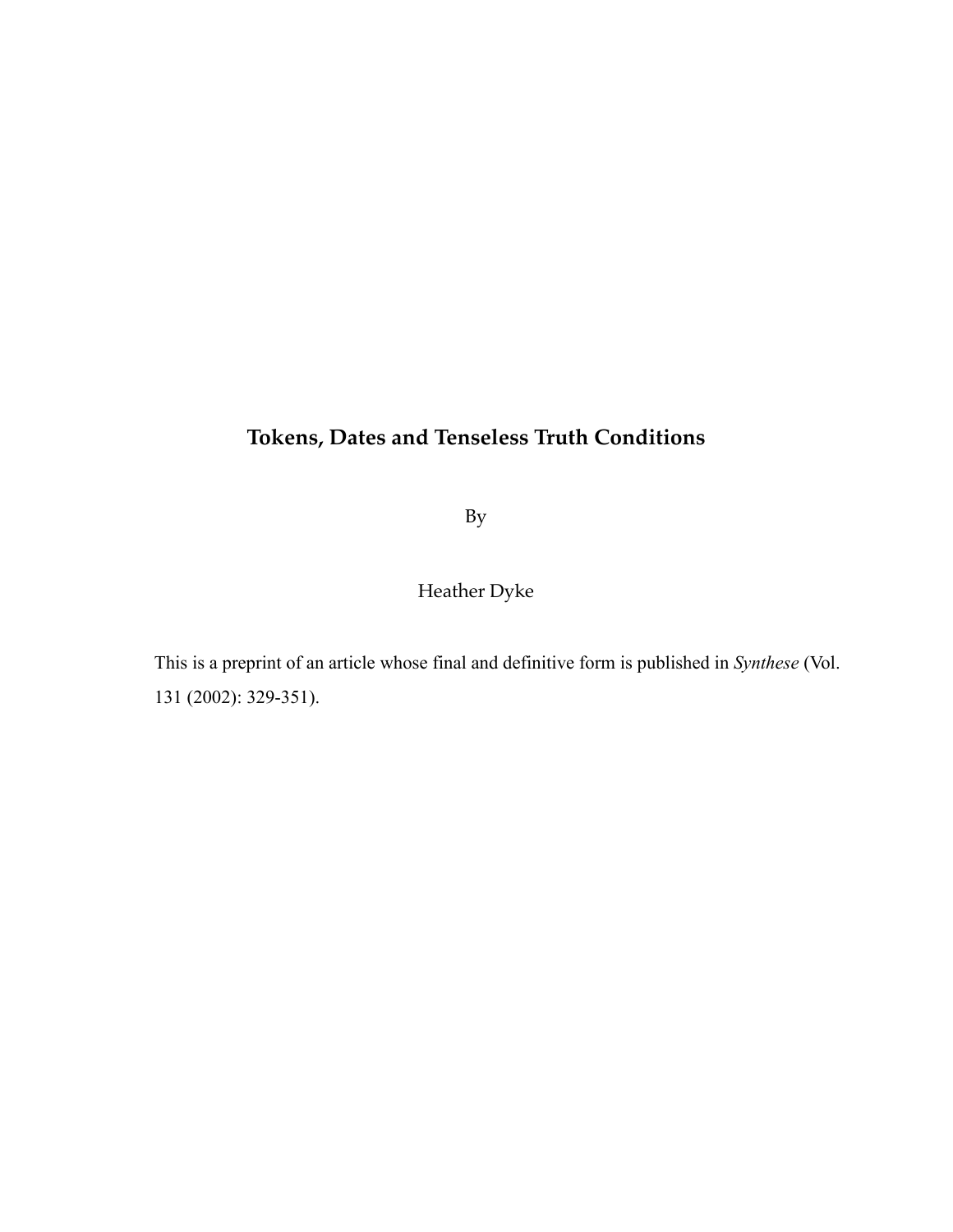# **Abstract**

There are two extant versions of the new tenseless theory of time: the date version and the token-reflexive version. I ask whether they are equivalent, and if not, which of them is to be preferred. I argue that they are not equivalent, that the date version is unsatisfactory, and that the token-reflexive version is correct. I defend the tokenreflexive version against a string of objections from Quentin Smith. My defence involves a discussion of the ontological and semantic significance of truth conditions, and of the connection between truth and reality on the one hand, and that between truth and meaning on the other. I argue that Smith's objections to the token-reflexive theory stem from his confusing these two aspects of the notion of truth.

> Heather Dyke Department of Philosophy University of Otago PO Box 56 Dunedin New Zealand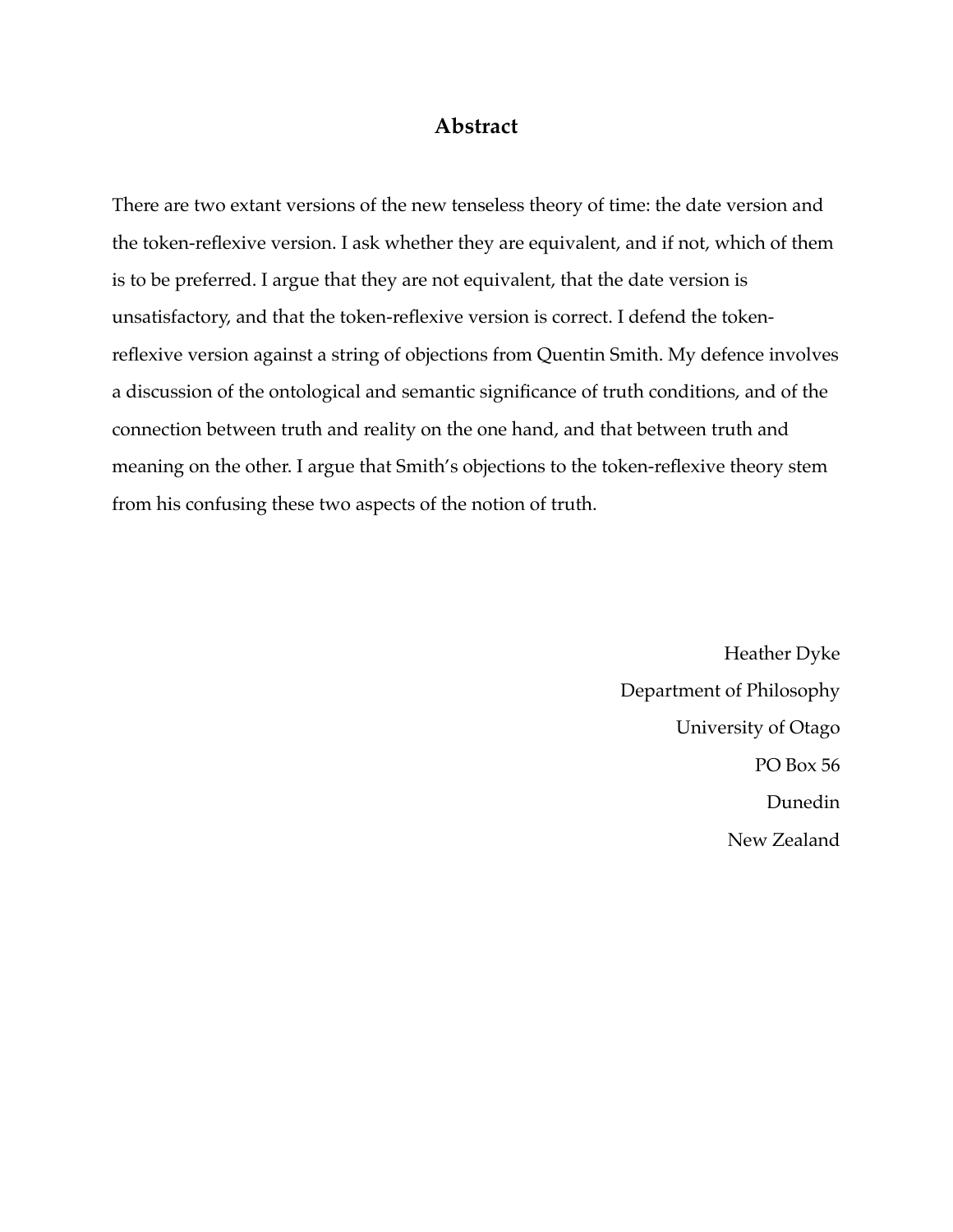# **Tokens, Dates and Tenseless Truth Condition[s\\*](#page-2-0)**

According to the new tenseless theory of time there are no tensed facts. Our true tensed judgements are made true by tenseless facts. But the new tenseless theory of time comes in two versions, the date version, and the token-reflexive version. What is the relationship between these two accounts of tenseless time? Are they logically equivalent? If not, which is preferable? I will argue that they are not equivalent, and I will come down in favour of the token-reflexive version. But first, I will briefly explain how the two versions arose out of the old tenseless theory of time.

# **I Two versions of the old tenseless theory**

According to the old tenseless theory of time, tense was eliminable from language: every tensed sentence could be translated without loss of meaning by a tenseless sentence. Two kinds of translation claim were made, each intending to show how the tenses of events were really disguised temporal relations between those events and something else. Thus, what appears to be a monadic property of an event (pastness, for example) is really a dyadic relation (being earlier than, for example) between that event and something else. The two kinds of translation claim differed from each other in the 'something else' they took to stand as the second relatum of the appropriate temporal relation.

According to the date analysis, tense ascriptions are disguised temporal relations between an event and the date at which that tense is ascribed to it. According to the token-reflexive version, tense ascriptions are disguised temporal relations that hold

<span id="page-2-0"></span>An earlier version of this paper was presented to the AAP(NZ) conference in Dunedin, 1999. I am grateful to all those present for their helpful comments and criticism. I am indebted also to Alan Musgrave, Colin Cheyne and an anonymous referee for Synthèse for suggesting many improvements.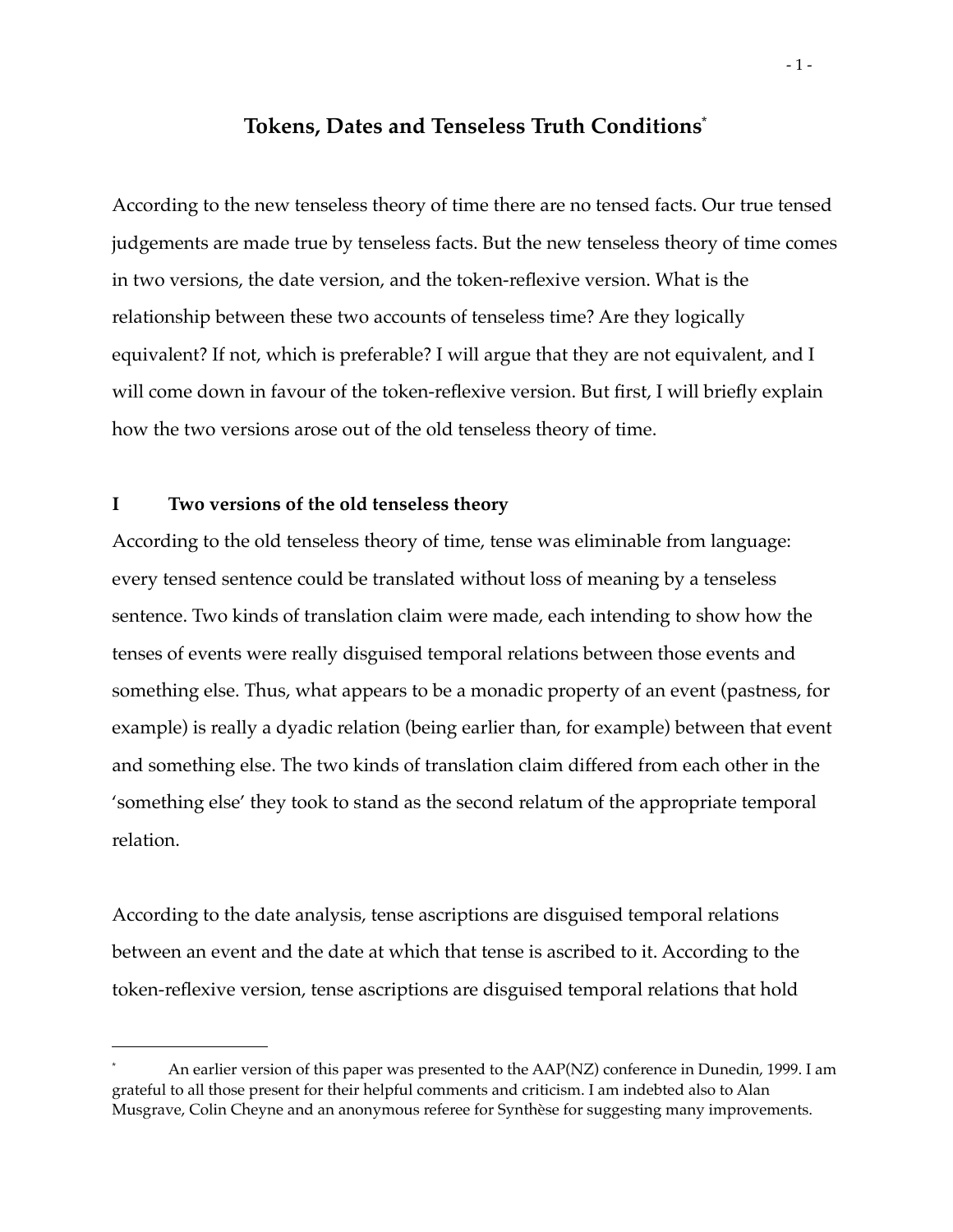between an event and token utterances about it. As is now well documented, both versions of the old tenseless theory failed in their attempt to show tense to be eliminable from natural language.[1](#page-3-0) Neither of the proposed translations is synonymous with the original tensed sentence token. Equally well documented is the emergence of the new tenseless theory in response to this failure[.2](#page-3-1) According to the new tenseless theory, tense is ineliminable from natural language and from thought, but nevertheless, it is not a feature of time itself since the truth conditions of any tensed sentence token are entirely tenseless. Two versions of the new tenseless theory were proposed, corresponding to the two versions of the old tenseless theory. According to the date analysis, a token of the tensed sentence 'Bertie raises his glass,' uttered at *t* is true if and only if Bertie *raises* his glass at *t*. According to the token-reflexive version, a token, *u*, of the same sentence type is true if and only if Bertie *raises* his glass simultaneously with *u*. The italicized verbs occurring on the right hand sides of these biconditionals are to be taken as tenseless, not present tense. This move does not beg the question against the tensed theory as the aim of this project is to see *whether* entirely tenseless truth conditions can be given for tensed sentences. Making this assumption at the outset does not guarantee that the project will be successful. So, according to the new tenseless theory, the truth conditions for tensed sentences are tenseless, so real tense is not required to satisfy them.

## **II The variable truth-value phenomenon**

<span id="page-3-0"></span><sup>1</sup> Proponents of the old tenseless theory included Goodman (1951) Quine (1960) and Smart (1963). Work in the area of demonstratives by philosophers such as Castañeda (1967), Perry (1979), Kaplan (1979) Lewis (1979) and Wettstein (1979) precipitated the rejection of the thesis that tensed sentences could be translated without loss of meaning by tenseless sentences. Other opponents of this thesis who also support the tensed theory of time include Gale (1968) and Schlesinger (1980).

<span id="page-3-1"></span><sup>2</sup> The new tenseless theory of time was first developed and put forward by Smart (1980) and Mellor (1981). Oaklander and Smith (1994) tracks and develops the debate between the tensed and the new tenseless theories of time.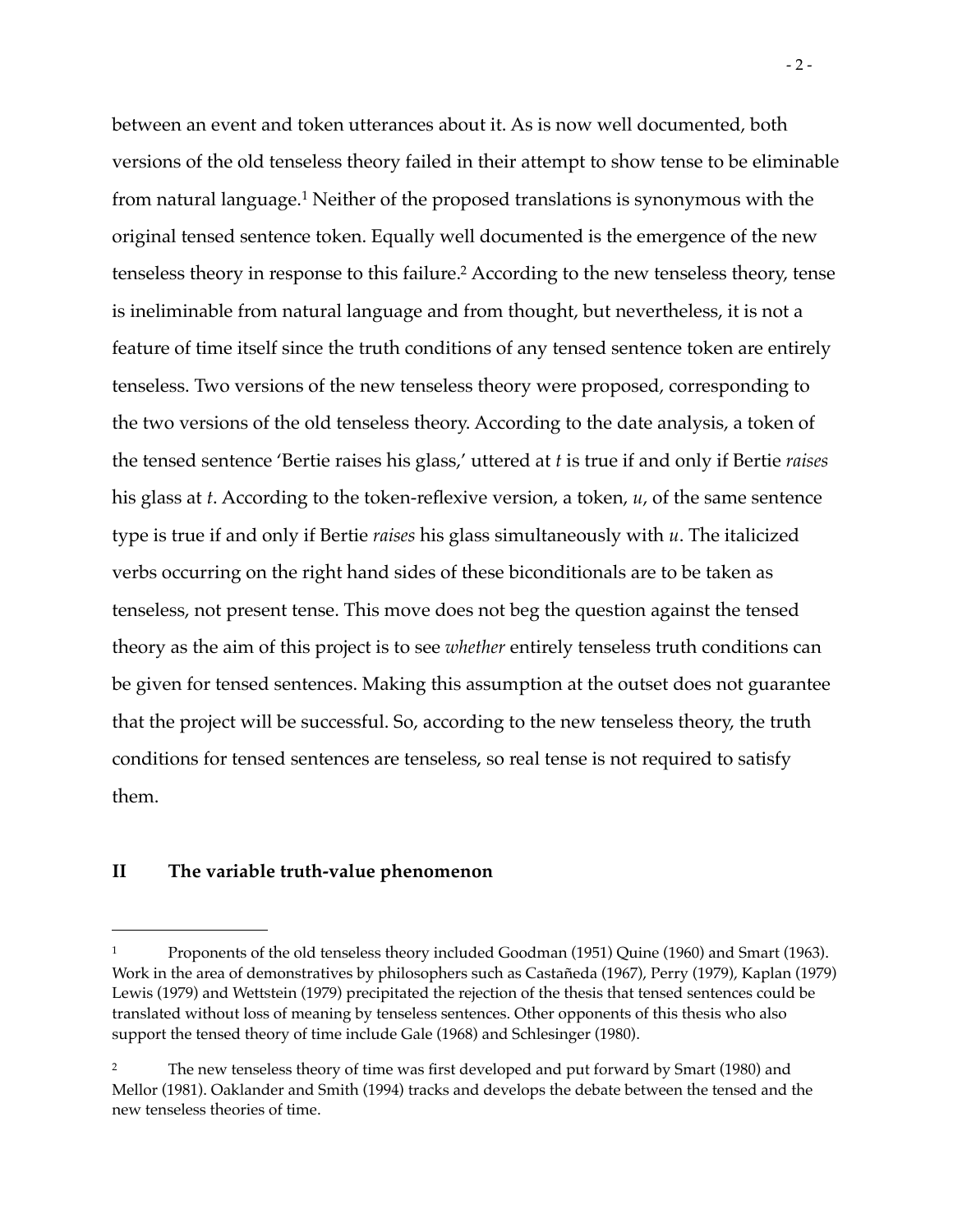The crucial feature of tensed language is the fact that tensed sentences appear to change their truth-values over time. The tensed sentence 'Bertie raises his glass' seems to be true at some times and false at others. The tensed theory's explanation of this phenomenon is that the proposition expressed by this sentence is irreducibly present tense. All tensed sentences have tensed truth conditions, whose satisfaction requires the existence of tensed facts. The changing truth-value of tensed sentences is thus a reflection of the fact that tensed states of affairs are continually coming into and going out of existence. A tensed sentence is true if and only if the tensed state of affairs that must obtain in order to satisfy its truth conditions actually (and presently) obtains.

The tenseless explanation for the changing truth-values of tensed sentences is that it is a mere 'appearance' that can be dispelled once we appreciate the distinction between sentence types and sentence tokens. A sentence type has a 'changing' truth-value if and only if some of its tokens are true and others false. Two tokens of the sentence type 'Bertie raises his glass' might have different truth-values, but the truth-values they have are fixed and unchanging. The truth-value that any token of this type has depends on when it is produced. So, the claim that tensed sentences change their truth-values over time is wrong. The fact of the matter is that some tensed sentence types have some true and some false tokens. This gives the impression that the sentence type itself is a determinate object with a changing truth-value, but sentence tokens are the proper bearers of truth and falsity, and their truth-values are fixed and unchanging. The ontological claim advanced by the new tenseless theory on these grounds is that the satisfaction of the truth conditions of any tensed sentence token does not require the existence of any tensed states of affairs. Tenseless truth conditions only invoke the existence of tenseless temporal relations between the tokens themselves, the events they are about, and the dates at which those events and tokens occur.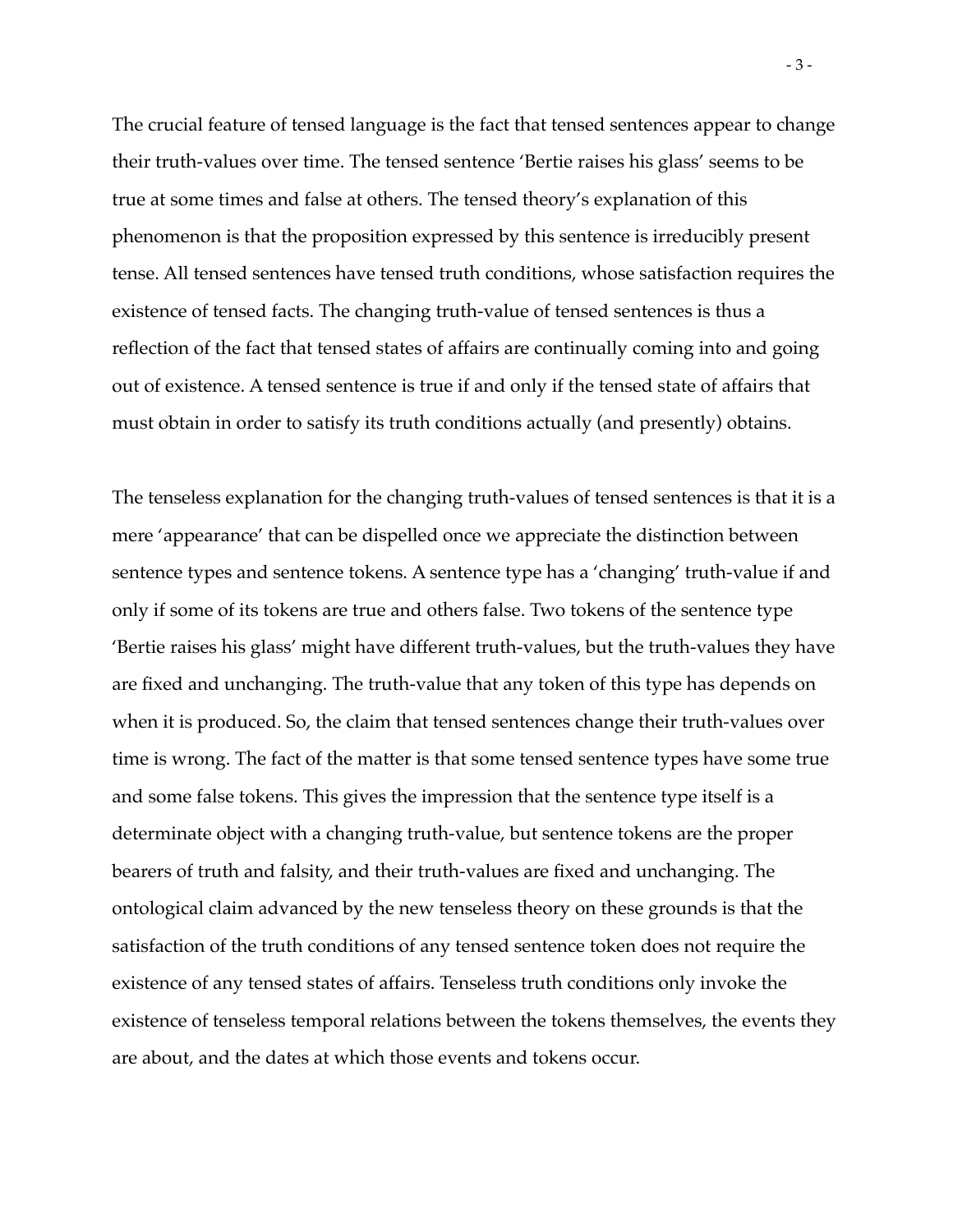The debate between the tensed and the new tenseless theory of time thus focuses on the (apparent) changing truth-value of tensed sentences. I will call this feature of tensed sentences the Variable Truth-Value phenomenon (VTV phenomenon for short). This name is to be taken as neutral between tensed and tenseless explanations of it. In the next section I will examine the date version of the new tenseless theory of time.

#### **III The date version of the new tenseless theory**

The new tenseless theory of time denies that time is tensed and that different tensed states of affairs obtain at different times, so it must explain the VTV phenomenon by appealing only to the existence of tenseless temporal relations. Crucial to the VTV phenomenon is not merely that some tokens of a tensed sentence type have different truth-values, but that what truth-value a particular token has depends on *when* it is produced. In order to account tenselessly for the truth-values of tensed sentence tokens, all that is needed is the tenseless temporal relations 'earlier than', 'later than' and 'simultaneous with' together with a system for identifying objectively the times at which sentence tokens are produced. Our conventional system of dates appears to fit the bill as we can use it to identify objectively the times at which events occur, and also to calculate the temporal separation between events.

This reasoning motivates the date version of the new tenseless theory of time. Dates are non-indexical expressions for referring to times, and hence they provide a means of identifying objectively the time of the context of utterance of a tensed sentence token. By using the system of dates we have an objective means of telling whether the event a tensed sentence is about stands in the appropriate temporal relation to the time at which a token of it is uttered, so we have an objective means of telling whether the sentence token is true or false.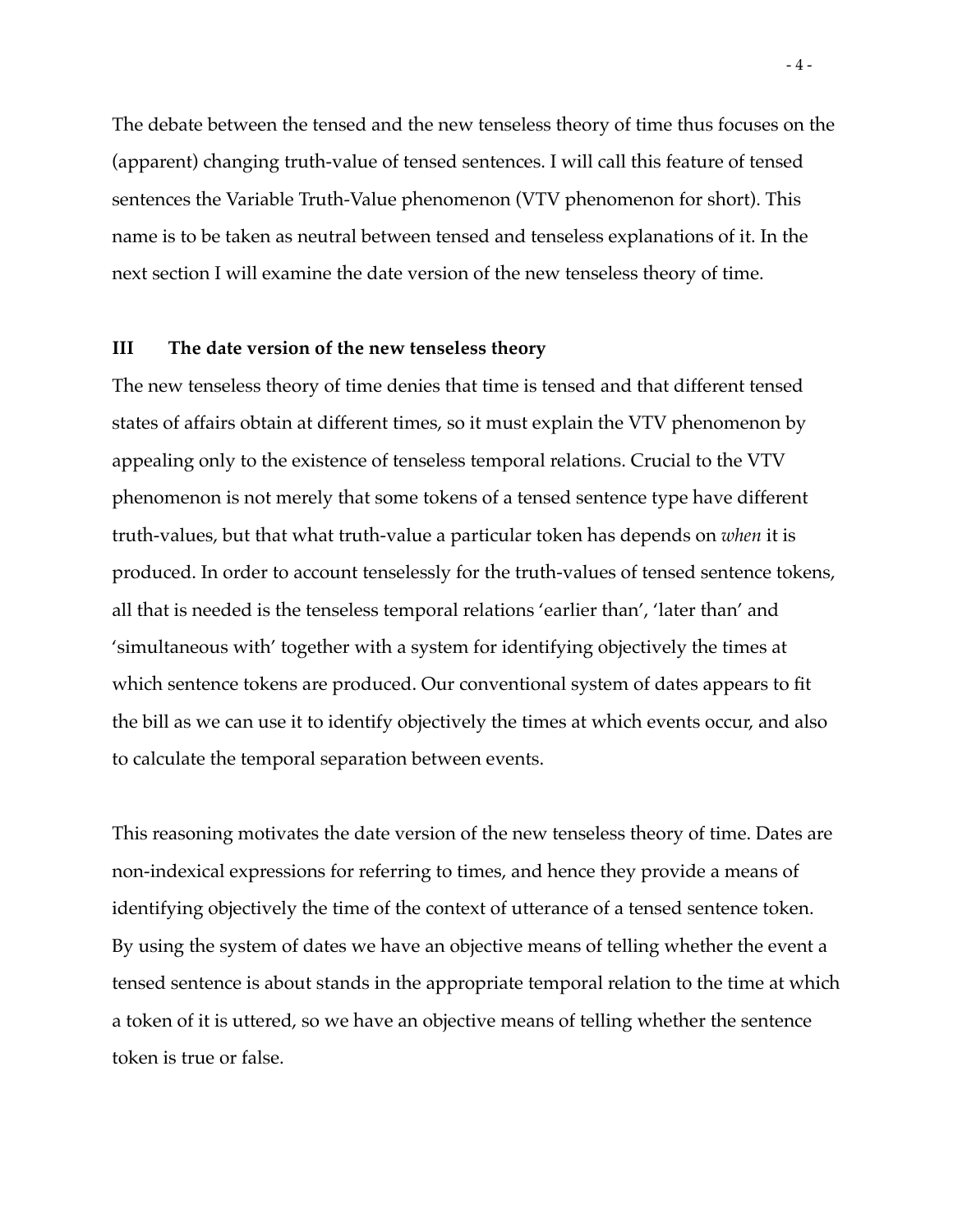How does the date theory ascribe truth conditions to tensed sentences? As I noted earlier, according to the tenseless theory, tensed sentence types do not have determinate truth-values, although their tokens do. It follows that we cannot provide truth conditions for tensed sentence types, since no one set of conditions can be necessary and sufficient for them to be true. However, all the tokens of a particular tensed sentence type must meet the *same type* of condition in order to be true. We can provide a truthconditional formula for tensed sentence types that any token of that type must satisfy if it is to be true. So, I will provide a tenseless, date-involving, truth-conditional formula for a past, present and future tense sentence type, together with specific truth conditions yielded by these formulae for a particular token of each type.

#### **The present tense**

#### *Truth-conditional formula*

(1) For any token *u* of 'The volcano is now erupting' uttered at *t*, *u* is true if and only if the volcano *erupts* simultaneously with *t*.

#### *Truth condition of a token, a*

(2)  $a$  uttered at  $t_1$  is true if and only if the volcano *erupts* simultaneously with  $t_1$ .

# **The future tense**

#### *Truth-conditional formula*

(3) For any token *u* of 'The volcano will erupt' uttered at *t*, *u* is true if and only if the volcano *erupts* later than *t*.

#### *Truth condition of a token, b*

(4) *b* uttered at  $t_2$  is true if and only if the volcano *erupts* later than  $t_2$ .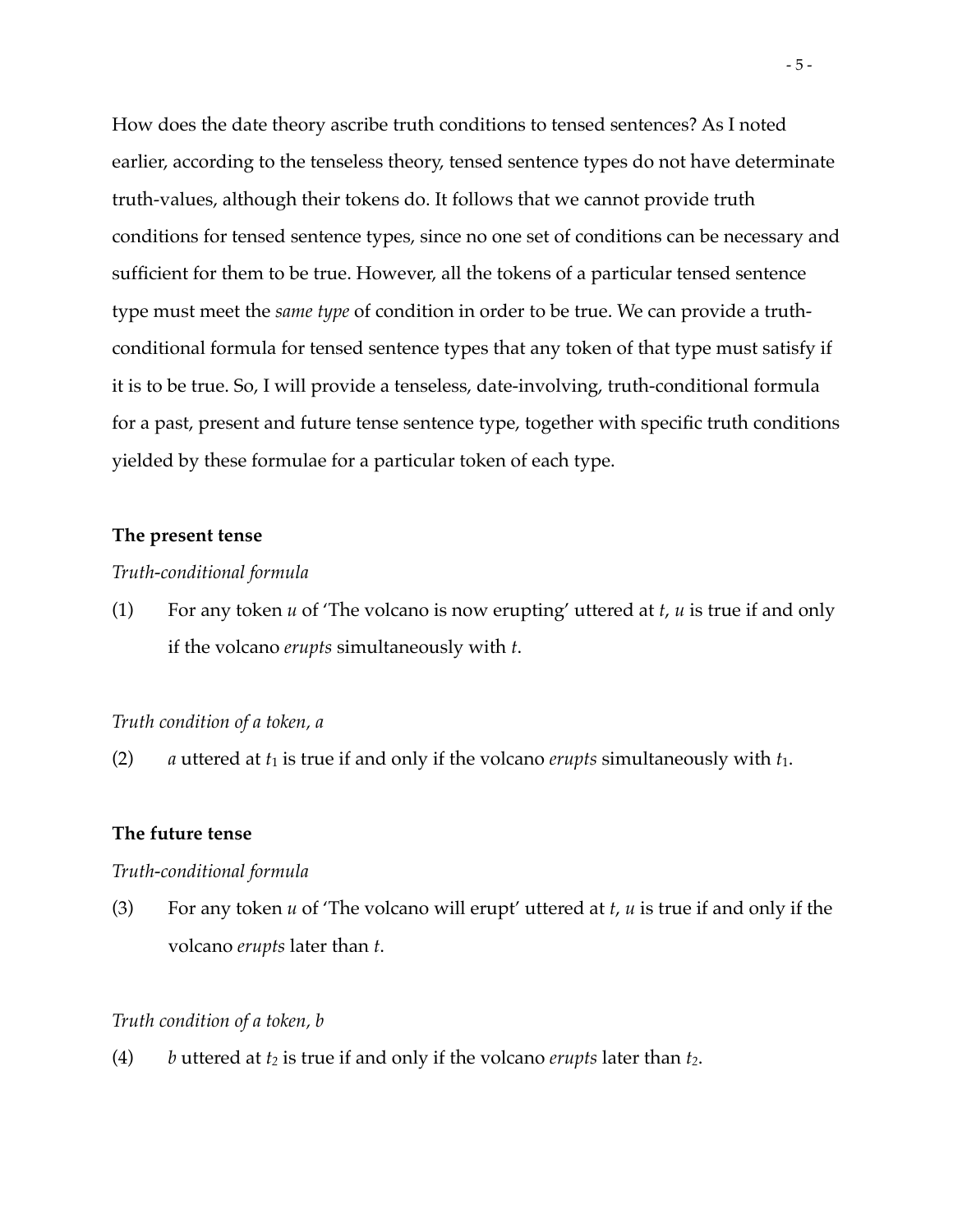### **The past tense**

#### *Truth-conditional formula*

(5) For any token *u* of 'The volcano has erupted' uttered at *t*, *u* is true if and only if the volcano *erupts* earlier than *t*.

*Truth condition of a token, c*

(6) *c* uttered at *t3* is true if and only if the volcano *erupts* earlier than *t3*.

The date version of the new tenseless theory of time, thus characterized, seems both extremely plausible and capable of meeting the semantic and ontological requirements of the tenseless theory. The truth-values of tensed sentence tokens depend on when they are produced. The date theory provides us with non-context-dependent means of referring to those times, so that once we have identified objectively the time at which a token is produced, we can establish objectively whether it is true or false. It thus delivers truth conditions in an epistemically valuable way. It accounts for the VTV phenomenon while remaining ontologically committed only to tenseless temporal relations, and not to tensed facts.

Despite this initial plausibility, there is a powerful argument against this theory that has been put forward by Smith (1993). Smith considers an utterance, *U*, of the tensed sentence type 'Henry is ill' which is produced on July 28, 1940. He states that its dateinvolving truth conditions would be:

(7) 'Henry is ill' is true as spoken by John on July 28, 1940 if and only if Henry *is* ill on July 28, 1940.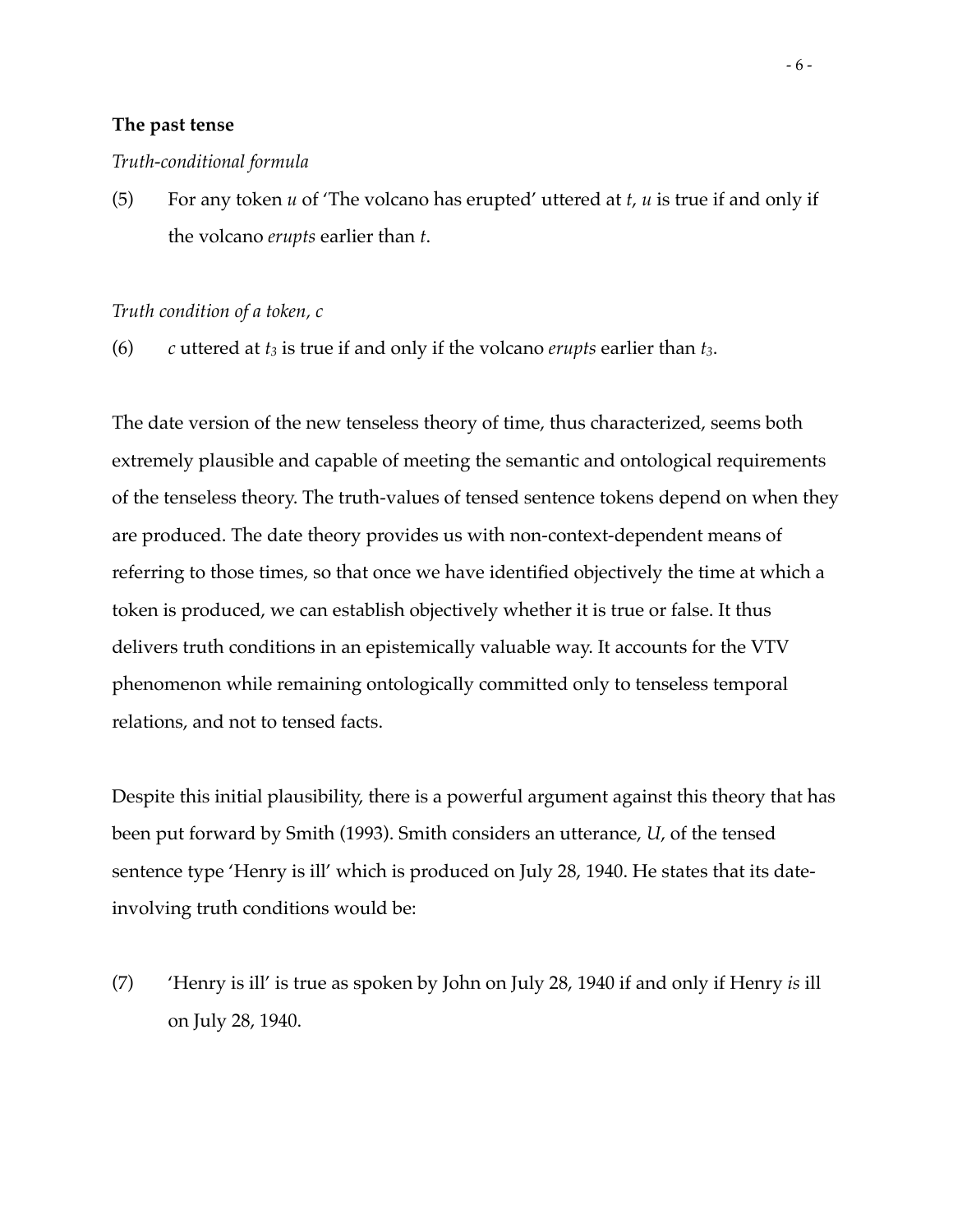Smith's aim is to establish that the clause which occurs to the right of the biconditional is not a necessary condition for the truth of *U*. If he succeeds it follows that (7) does not state the truth conditions of *U*, a conclusion that would signal the failure of the date theory. Smith presupposes the indirect reference theory, such that the date expression refers to a time via a propositional definite description of it, and then argues that to assert that (7) is a necessary condition for the truth of *U* is to assert that *U* is not true in any world in which Henry is not ill on July 28, 1940. He continues:

"But this is not the case. In the actual world, *U* occurs at a time that possesses the date-property of being 1,939 years, 6 months, and 27 days later than Christ's birth. Let us first suppose that the reductionist theory of times is true and that this time is a set of simultaneous events, two of which are *U* and Henry's illness. This set of events does not possess the aforementioned date-property in each possible world in which it exists. In one of these worlds, *W*1, Christ was not born at all; and in another world, *W*<sub>2</sub>, Christ was born 1,938 years earlier than the set of events that contains Henry's illness. In both of these worlds, *U* is true, since *U* is simultaneous with Henry's illness. But 'Henry is ill on July 28, 1940' is false in  $W_1$  and *W*<sub>2</sub>, since, in these worlds, Henry is not ill at whatever set of events has the property of being 1,939 years, 6 months, and 27 days later than Christ's birth.

The same result follows if we assume the substantival theory of times. In the actual world, *U* and Henry's illness occupy the moment that has the date-property of being 1,939 years, 6 months, and 27 days later than Christ's birth. But in  $W_1$  and  $W_2$ , the moment occupied by U and

- 7 -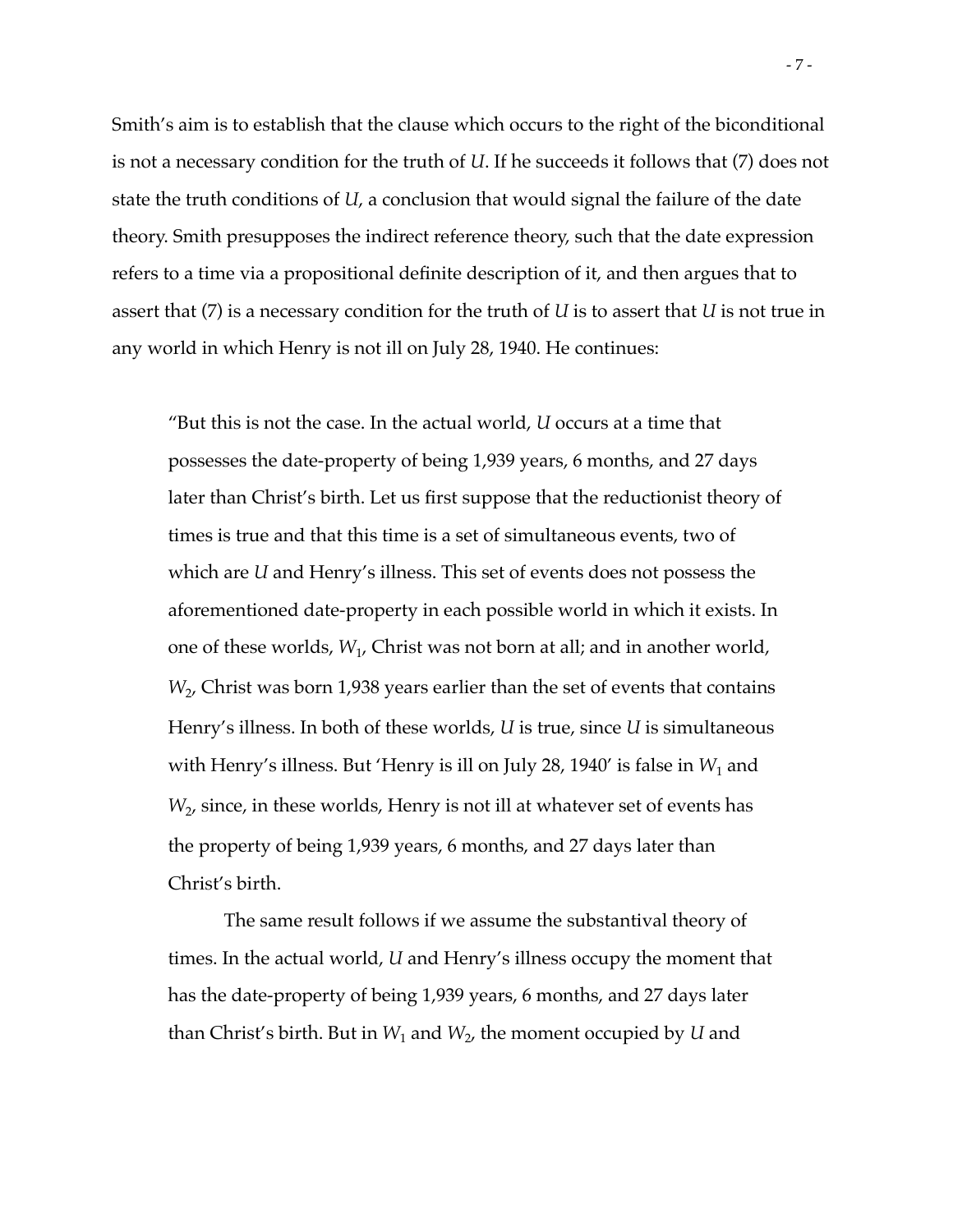Henry's illness does not possess this date-property; consequently, the date-sentence - but not *U* - is false in these worlds." (Smith (1993) 35)

Smith argues that, on either the substantival or the reductionist theory of times, what occurs on the right hand side of the biconditional in (7) is not a necessary condition for the truth of *U*, and consequently does not state *U*'s truth conditions. Granted his assumption concerning the mechanism via which the date expression refers to a time, there are indeed many possible worlds in which *U* is true and the date-clause is false, and consequently (7) is not a statement of the truth conditions of *U*. But must we grant the assumption?

If date expressions are names of times, not definite descriptions of them, then Smith's argument fails. If the date expression is used referentially rather than attributively, then it directly refers to the set of simultaneous events or moment that is, in the actual world, 1,939 years, 6 months, and 27 days later than Christ's birth. The directly referential expression refers to this same set of simultaneous events or moment in every possible world in which it exists, irrespective of whether it possesses that date property in that world. Consequently, in every world in which *U* exists, Henry's illness also exists at the same time, so both *U* and the sentence containing the referentially used date expression are true. Specifically, they are both true in  $W_1$  and  $W_2$ .

Smith argues against this interpretation of the date theory:

"There are worlds in which *U* is true but the referentially used datedescription is not. There is a world  $W_3$  in which *S* [the set of simultaneous events that actually contains *U*] does not exist but in which *U* occupies a set  $S_1$  that contains all and only the events that *S* contains except that  $S_1$ 

- 8 -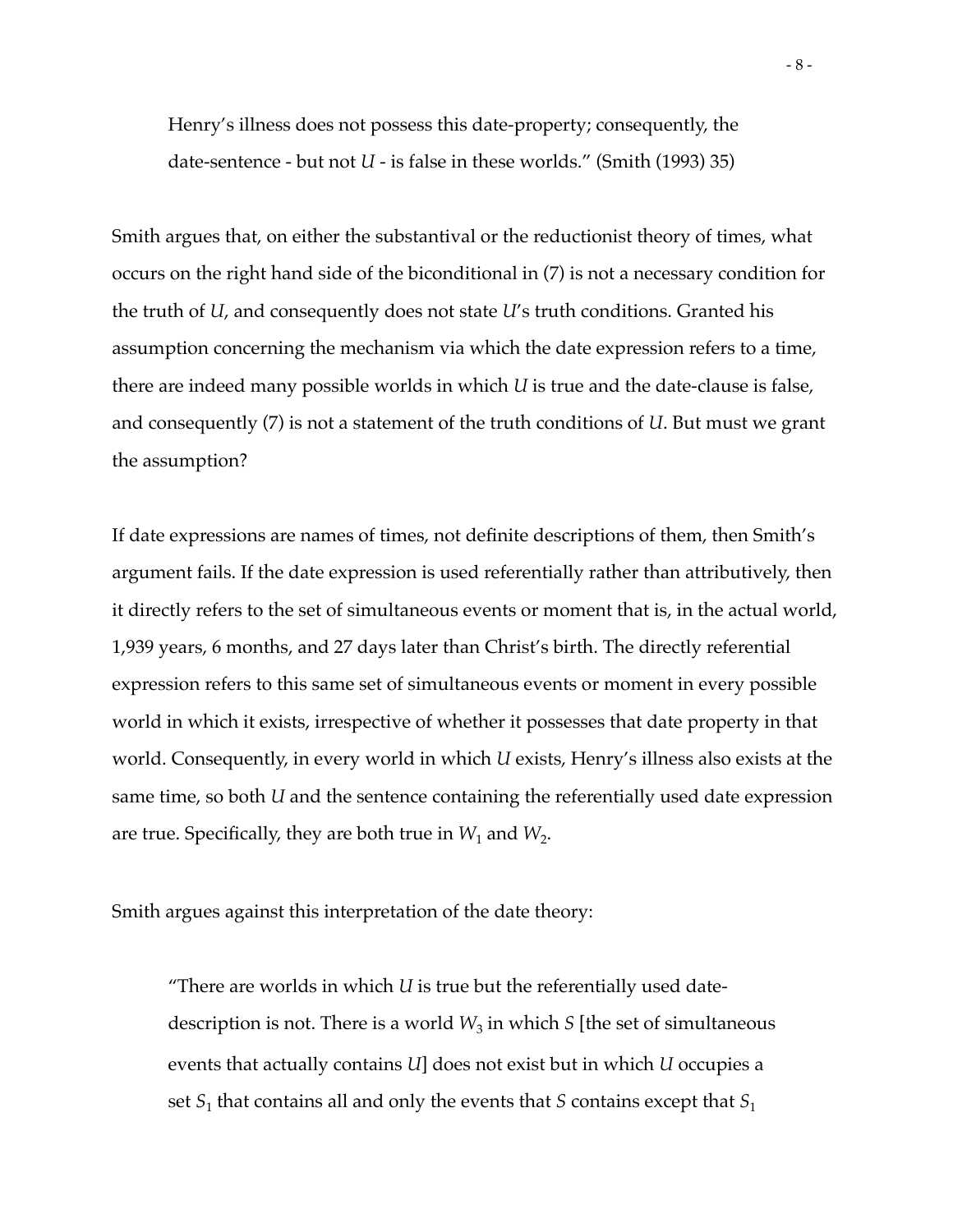contains a certain dust-like particle on the planet Venus hitting the ground, whereas *S* does not. In this world *U* is true since it is simultaneous with Henry's illness, but 'Henry is ill at *S*' is false, since Henry is ill at *S*1, instead.

If we adopt the substantival theory, the direct reference theory will also fail to give necessary conditions for the truth of *U*. There is a world,  $W_4$  in which *U* and Henry's illness and all the other events in *S* (or  $S_1$ ) occupy *M*\*, rather than *M* [the moment at which *U* actually occurs]; consequently, *U* is true, but 'Henry is ill at *M*' is false." (Smith (1993) 36)

Smith's arguments involving worlds  $W_3$  and  $W_4$  seem compelling.  $W_3$  is a world in which *U* and Henry's illness are members of a different set of simultaneous events, to which the directly referential date description does not apply.  $W_4$  is a world in which the set of events containing *U* and Henry's illness occupies a different moment from the one it occupies in the actual world, and consequently the directly referential date description does not apply to that moment. It is my belief that these two arguments succeed provided we allow Smith one crucial assumption. This is that the utterance, *U*, that is a member of  $S_1$  in  $W_3$  and the utterance, U, that occupies  $M^*$  in  $W_4$  is the *same* utterance, *U*, that occurs in the actual world. If this is not the case, then it is possible for *U* in *S*1 and *U* in *M*\* to have their own date-involving truth conditions. The fact that the directly referential date-involving truth conditions for *U* in the actual world are not necessary conditions for the truth of *U* in  $W_3$  or of *U* in  $W_4$  would be irrelevant. The point is arguable, but I will not pursue it here as there is another, more decisive objection to the date theory.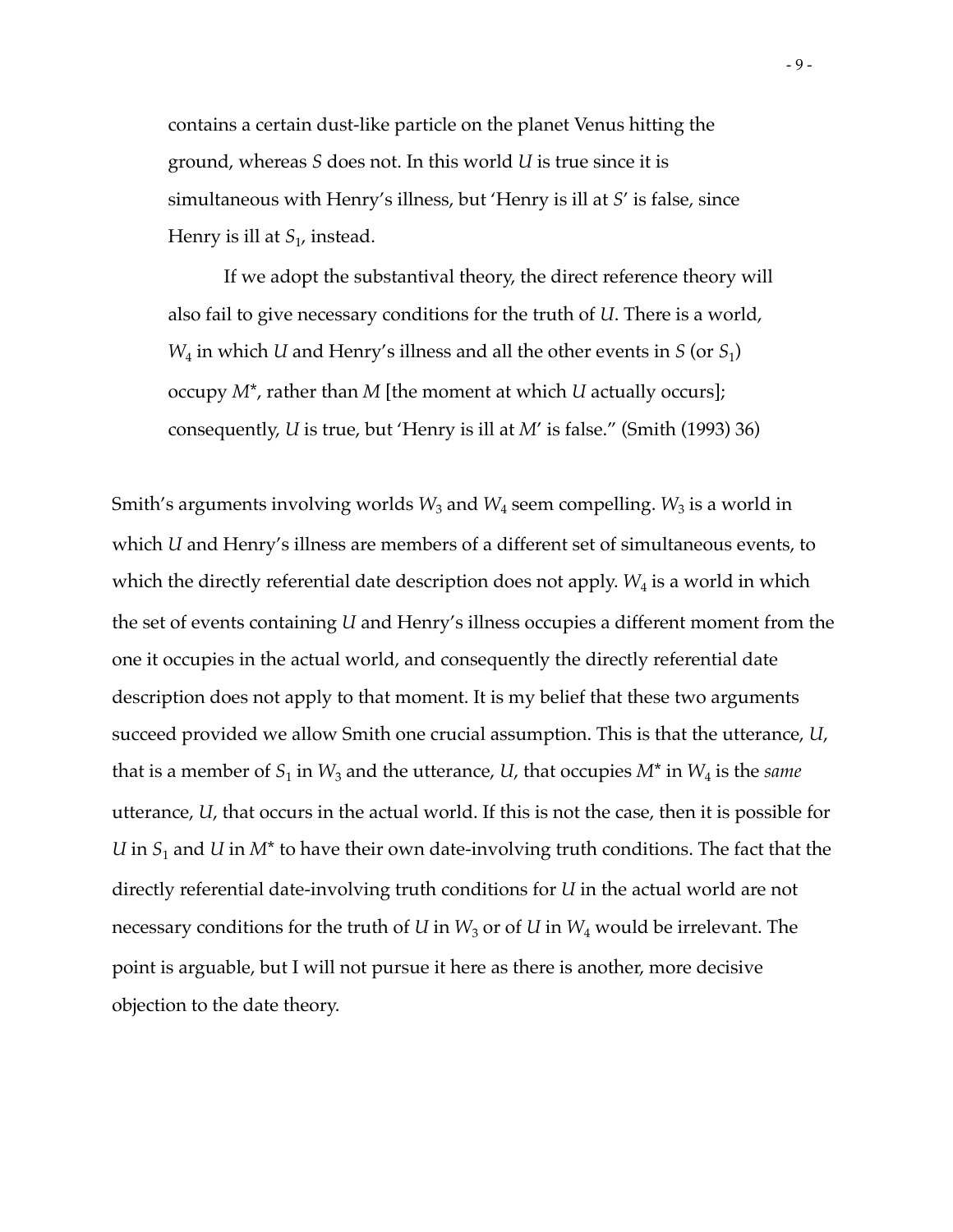The date theory requires that the time of the context of utterance is specified in the truth-conditional formula of a tensed sentence type, and in the statement of the truth conditions of a tensed sentence token. Consequently, there is an extra term on the lefthand side of the biconditional. It is this deviation from the standard format of truthconditional formulae that explains the failure of the date theory. If we let S*xy* represent the relation '*x* is simultaneous with *y*', T*x* represent the predicate '*x* is true', and *e* represent the event referred to by the sentence in question, the date theory can be written:

- (1) For any token *u* of 'The volcano is now erupting' uttered at *t*, *u* is true if and only if the volcano *erupts* simultaneously with *t*.
- $(1^*)$   $(u)(t)(Sut (Tu \neq Set))$
- (2) *a* uttered at  $t_1$  is true if and only if the volcano *erupts* simultaneously with  $t_1$ .

$$
(2^*) \quad Sat_1 - (Ta \ne Set_1)
$$

The requirement of the date theory to specify the time of utterance in the statement of truth conditions results in the biconditional occurring as the consequent of another conditional. It follows that it is possible for the antecedent of (2\*) to be false and the consequent true, while the statement as a whole is true. In other words, it is possible for *a* not to be simultaneous with *t*1, while the biconditional is true. So, *a* could be true because the requirements laid down by the biconditional are satisfied, even though *a* is not simultaneous with *t*1. Therefore, date-involving truth conditions do not state the correct truth conditions for tensed sentences, since they leave it open for the tensed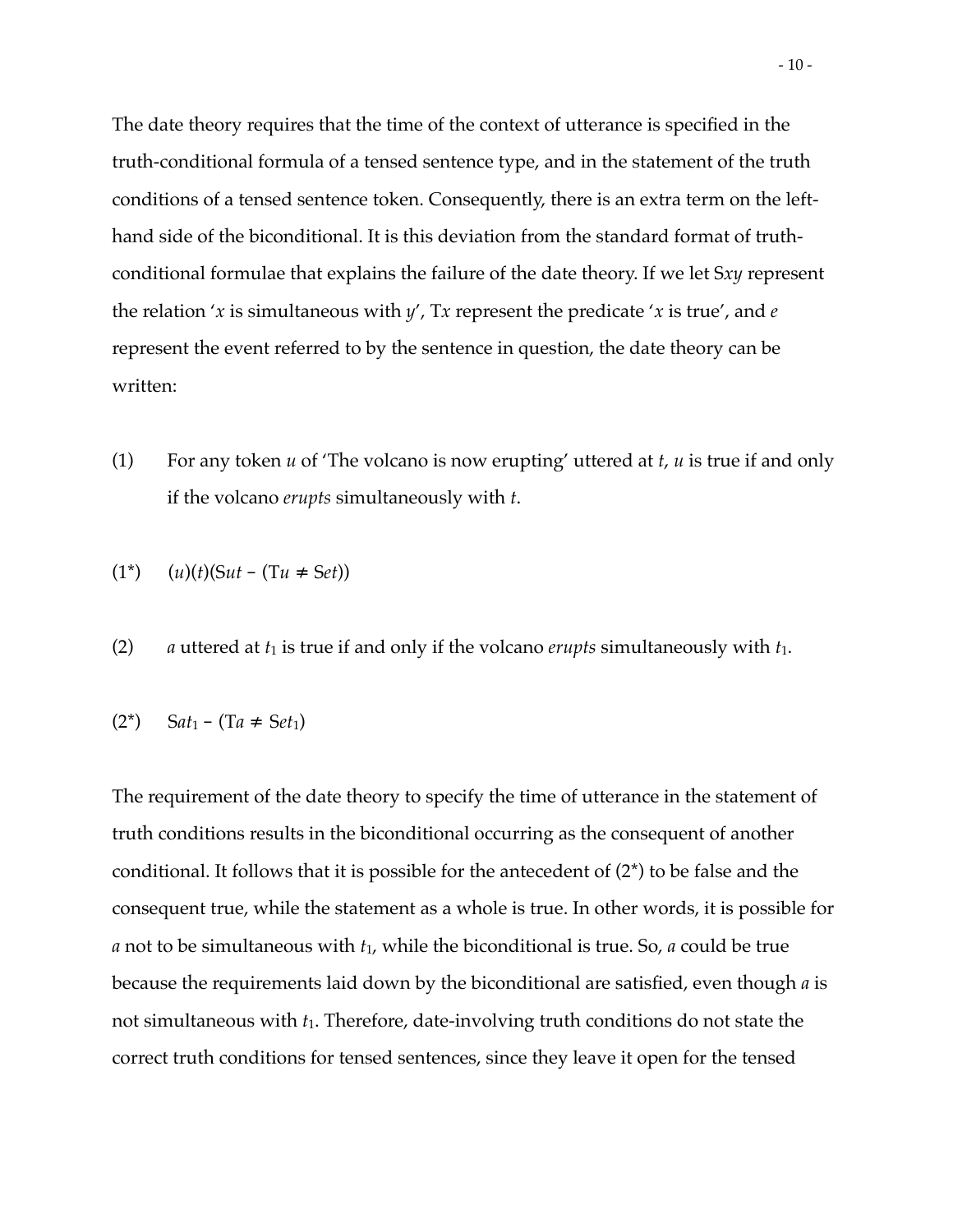token to be true while the appropriate relation between the token and the date specified does not obtain.

Smith's arguments against the date theory exploit this flaw in its ascription of truth conditions to tensed sentences. In each of the possible scenarios he sketches, the tensed token was true because the event it reported occurred simultaneously with the token itself. What failed to obtain in each case, thus rendering the truth conditions inadequate, was the ascription of the correct date to the time at which the two simultaneous events occurred. Times, however conceived, have the dates they do only contingently. They might have had other dates. Smith exploits this feature of the date theory by showing that there are possible worlds in which *U* and Henry's illness occur simultaneously, and hence, *U* is true, but in which the date ascribed to the time at which they both occur is not the same as the date at which they occur in the actual world. Similarly, *a* in (2) could be true because it occurs simultaneously with the volcano's eruption, while not occurring at the date specified in the truth conditions. Thus, the truth conditions do not state what is necessary for the truth of *a*.

My analysis of why the date theory fails reveals what is crucial to the truth of tensed sentence tokens. It is the tenseless temporal relation that obtains between the event a sentence token is about and the production of the token itself. It would thus be sensible to specify the truth conditions of a tensed sentence token by appealing only to these two events. There is no need to invoke the system of dates which alone is responsible for the date theory's difficulties. The token-reflexive account of the truth conditions of tensed sentences is thus motivated by the same reasons that motivate the date theory, but is capable of avoiding the pitfalls facing the latter theory.

# **IV The token-reflexive version of the new tenseless theory**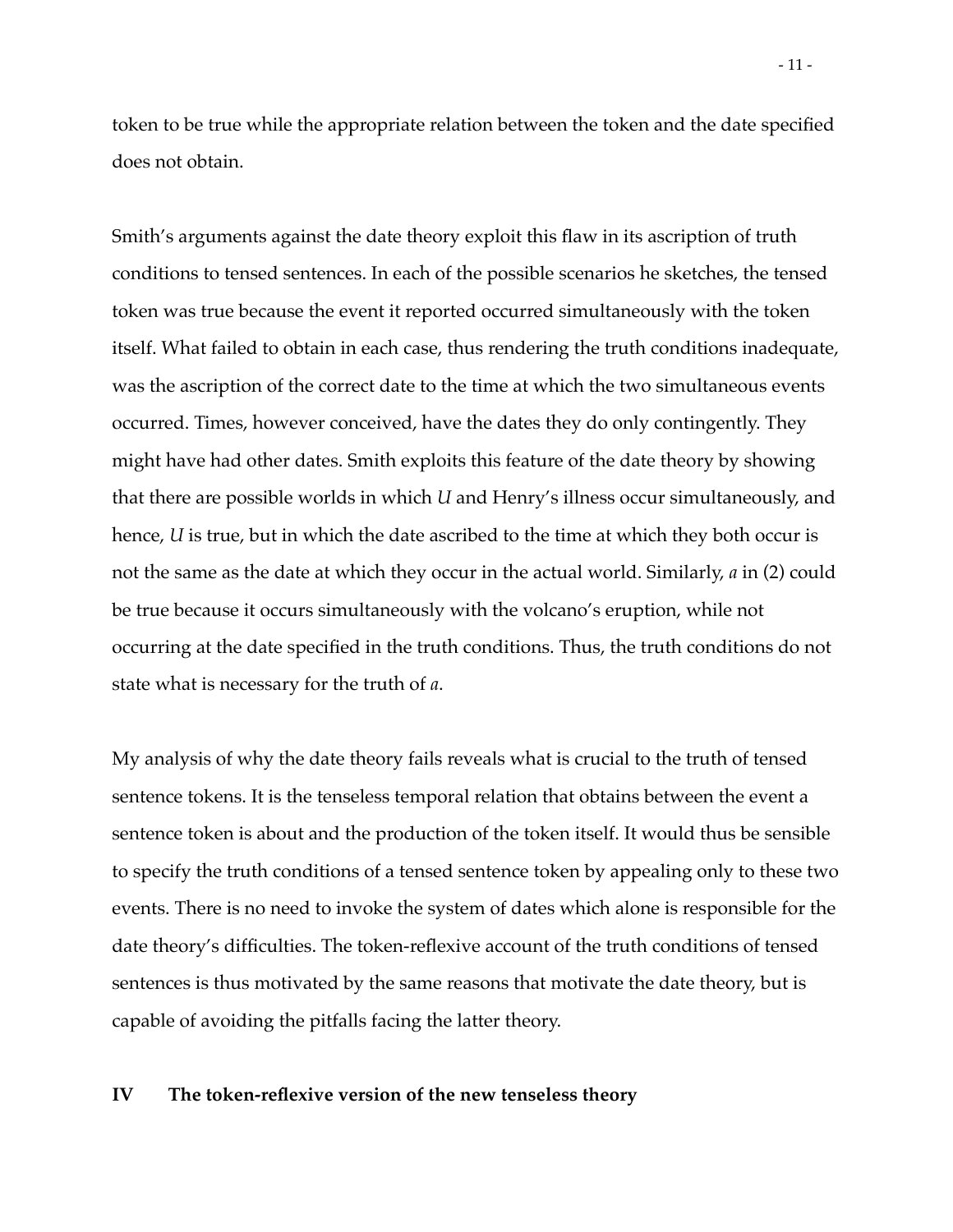The token-reflexive account of the truth conditions of tensed sentences, like the date theory, seeks to explain the VTV phenomenon while remaining ontologically committed only to tenseless temporal relations. In the token-reflexive version the token itself constitutes part of the truth conditions of the tensed sentence token. It appears as one of the relata of a dyadic temporal relation occurring after the biconditional, the other relatum being the event referred to by the token. To illustrate the token-reflexive mechanism at work here I will construct token-reflexive formulae for a past, present and future tense sentence type, and give an example of the token-reflexive truth conditions of a token of each type.

#### **The present tense**

#### *Truth-conditional formula*

- (8) For any token *u* of 'The volcano is now erupting' *u* is true if and only if the volcano *erupts* simultaneously with *u*.
- $(8^*)$   $(u)(Tu \neq Seu)$

#### *Truth conditions of a token, a*

- (9) *a* is true if and only if the volcano *erupts* simultaneously with *a*.
- (9\*) T*a* ≠ S*ea*

#### **The future tense**

#### *Truth-conditional formula*

(10) For any token *u* of 'The volcano will erupt' *u* is true if and only if the volcano *erupts* later than *u*.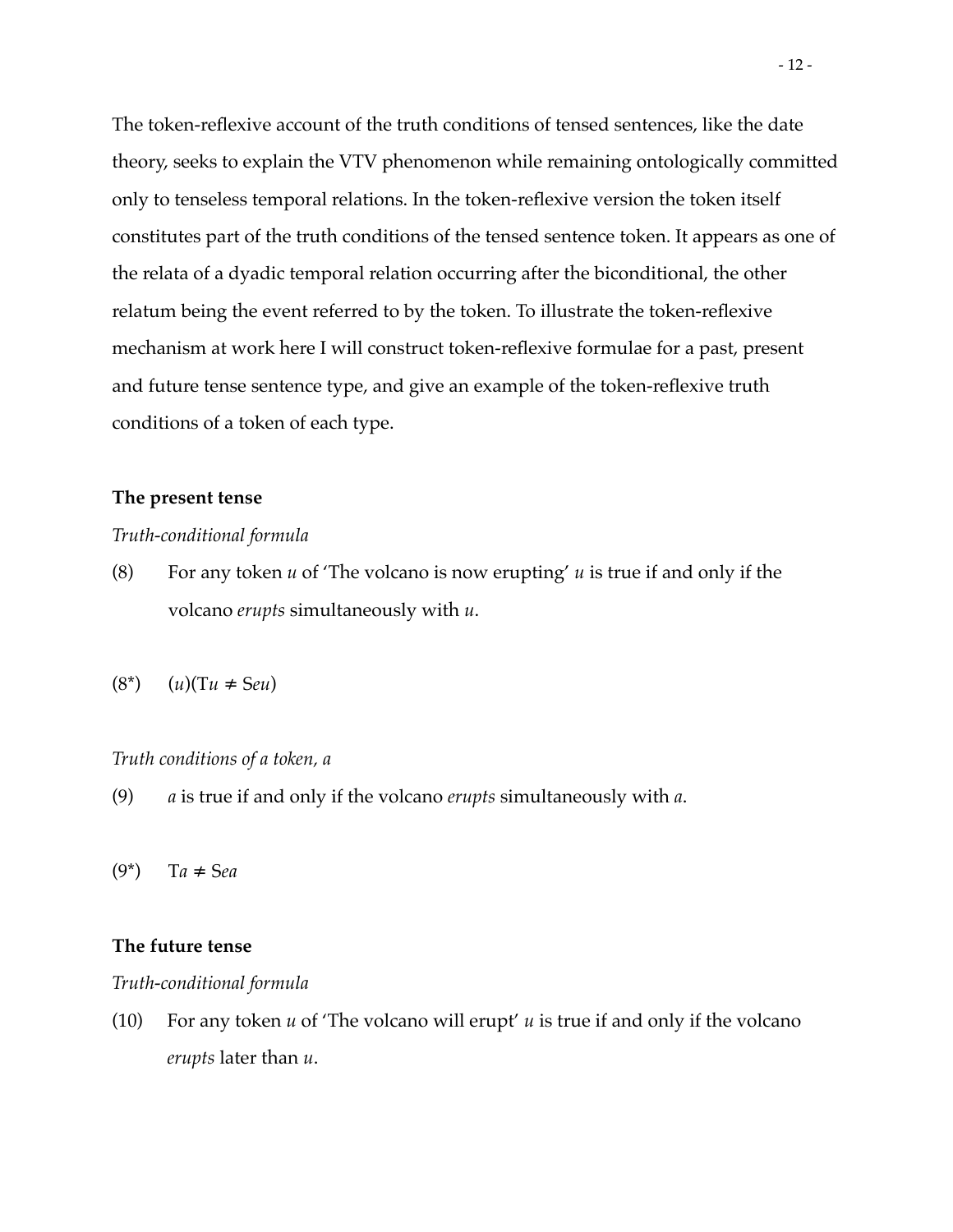$(10^*)$   $(u)(Tu \neq \text{Leu})$ 

*Truth conditions of a token, b*

(11) *b* is true if and only if the volcano *erupts* later than *b*.

(11\*) T*b* ≠ L*eb*

## **The past tense**

*Truth-conditional formula*

- (12) For any token *u* of 'The volcano has erupted' *u* is true if and only if the volcano *erupts* earlier than *u*.
- (12\*) (*u*)(T*u* ≠ E*eu*)

*Truth conditions of a token, c*

(13) *c* is true if and only if the volcano *erupts* earlier than *c*.

(13\*) T*c* ≠ E*ec*

In this notation L*xy* represents the relation '*x* is later than *y*' and E*xy* represents '*x* is earlier than *y*'.

The token-reflexive version of the new tenseless theory of time achieves its semantic goal of explaining and accounting for the VTV phenomenon by making perspicuous the token-reflexivity of tensed sentences. In achieving this semantic goal it invokes only the existence of tenseless temporal relations, thus satisfying the ontological requirements of the tenseless theory of time.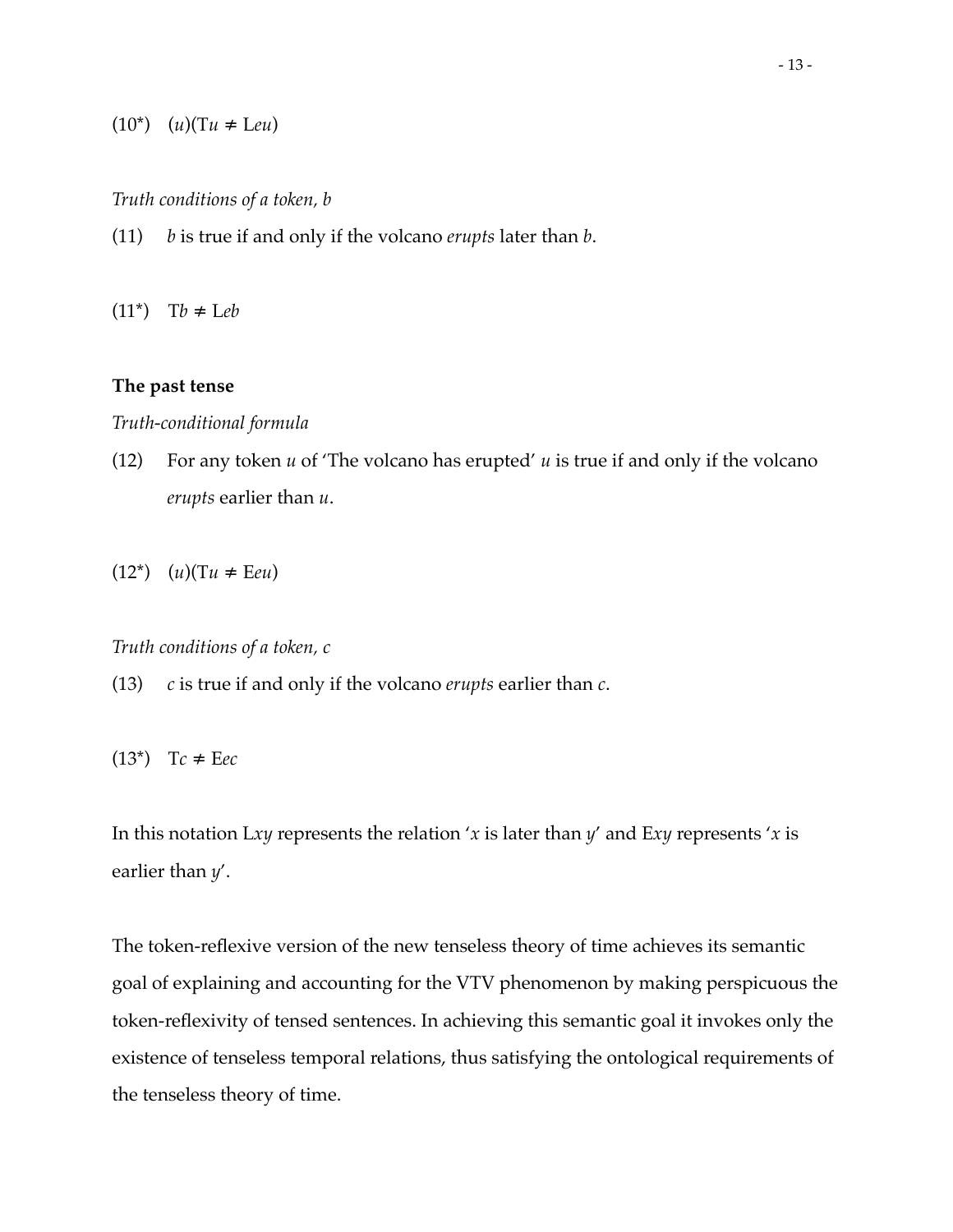# **V Objections to the token-reflexive version**

Quentin Smith (1993) presents a number of arguments against the old tenseless tokenreflexive theory each of which suggests a corresponding argument against the new token-reflexive theory. These arguments attempt to show that what is expressed by tensed sentences can be true or false independently of whether or not tokens of them are produced. If their truth conditions are token-reflexive, so that the token itself constitutes part of its truth conditions, then the truth or falsity of what a tensed sentence expresses seems to depend on whether or not tokens of it are produced. In other words, the token-reflexive account, Smith argues, makes truth token-dependent, whereas he thinks it is token-independent. The first argument is directed at showing that it is not possible to give such truth conditions for tensed sentences about past or future truths concerning times when no language users exist.

Consider the sentence:

(14) It was true that the era devoid of linguistic utterances is present.

Smith thinks that this sentence cannot have tenseless token-reflexive truth conditions because it 'is a past tensed ascription of a truth-value *true* to the truth vehicle expressed by the clause following the operator "It was true that".' (Smith (1993) 73) He proposes that during the era devoid of linguistic utterances, a proposition, or some other truth vehicle, existed which expressed the presentness of that era.

I disagree with Smith's explanation. The token-reflexive theory has the conceptual equipment to deal with sentences such as (14). Consider, first, the core sentence 'The era devoid of linguistic utterances is present.' Any token, *u*, of this sentence type is true if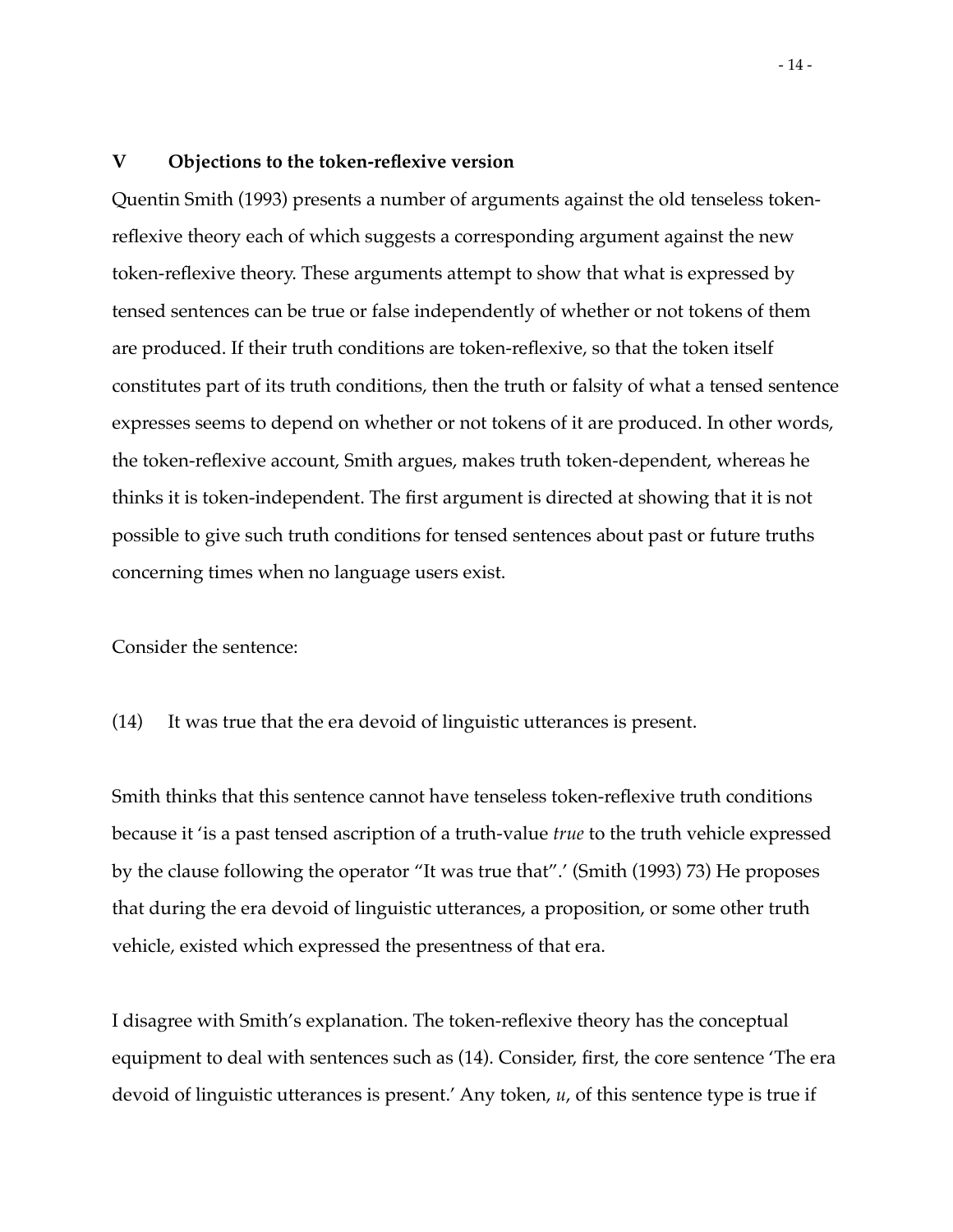and only if *u* occurs simultaneously with the era devoid of linguistic utterances. Clearly, no uttered token of this sentence type can satisfy this formula, so no true tokens of this type can be uttered. The token-reflexive analysis explains why this is so. The content of the sentence type denotes the era in which no linguistic utterances occur. The truthconditional formula requires that an utterance occur simultaneously with this era. If such an utterance were to occur, the state of affairs denoted would not be the era devoid of linguistic utterances. Thus, the token-reflexive analysis shows how the meaning of the sentence depends on the meanings of its parts, and how there can be no true tokens of this sentence type.

When that sentence type is prefixed with a past tense sentential operator, as in (14), its token-reflexive truth-conditional formula can be given as follows. Any token, *u*, of 'It was true that the era devoid of linguistic utterances is present' is true if and only if the era devoid of linguistic utterances is earlier than *u*. Clearly, there can be true tokens of this sentence type, since its truth-conditional formula requires only that the era devoid of linguistic utterances occurs earlier than any token of the type. There is no need to invoke mysterious, abstract truth vehicles which come into and go out of existence depending on what the world is like to account for the truth of tokens of this type. Smith's aim here was to prove that a token-reflexive account of the truth conditions of (14) requires a token utterance of the core sentence of (14) to exist simultaneously with the era devoid of utterances, which of course is logically impossible. However, the token-reflexive analysis is not forced to meet this impossible challenge.

A similar claim is made by Craig (1996) when he argues that 'The New B-theory can give no coherent account of the truth conditions of tensed sentences which are not tokened.' (Craig (1996) 18) He asks what truth conditions are to be given for a sentence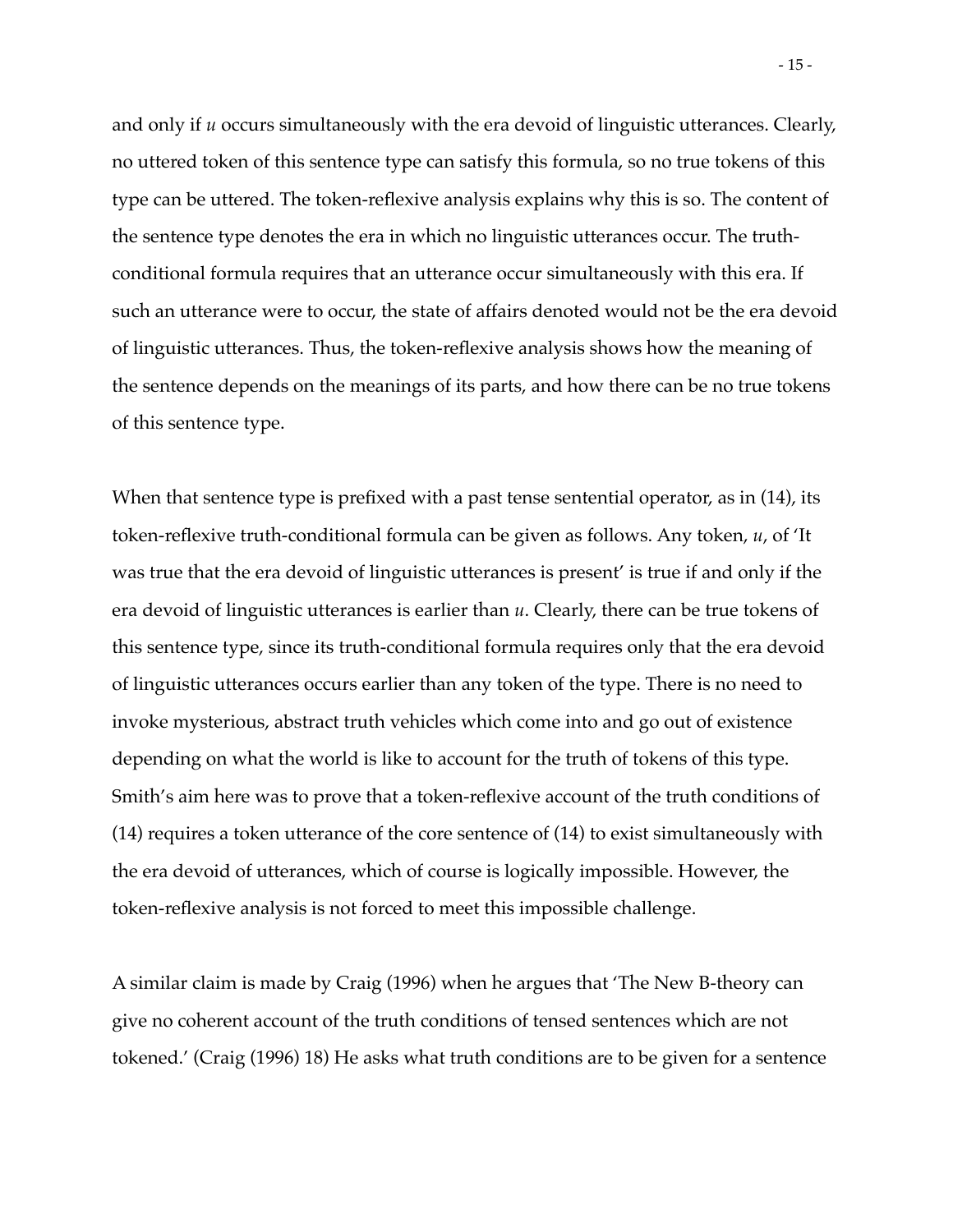like 'There are no tokens.' On my account the truth-conditional formula for this sentence type is:

Any token, *u*, of 'There are no tokens' is true if and only if *u* is simultaneous with there being no tokens.

No tokens of this sentence type can satisfy this formula, so there can be no true tokens of this type. But that 'There are no tokens' is self-refuting is just what we should expect. And the token-reflexive analysis explains why it is the case.

The next argument also rests on the contention that the tenseless token-reflexive account renders truth token-dependent when in fact it is not. Smith remarks that the sentence

(15) I am not uttering anything

is logically contingent. If uttered aloud it is false, but it can be thought silently to oneself, and thereby be true. The argument is that a token-reflexive analysis cannot account for the possibility of true tokens of (15), since that analysis needs a token of (15) to be uttered so that it can occur in its own truth conditions. This claim depends on a restricted notion of what can count as a token of a sentence type, to which a proponent of the token-reflexive analysis need not be committed. According to the analysis I gave above, the truth-conditional formula for the sentence type (15) is as follows:

(16) Any token *u* of 'I am not uttering anything' is true if and only if I am not uttering anything simultaneously with *u*.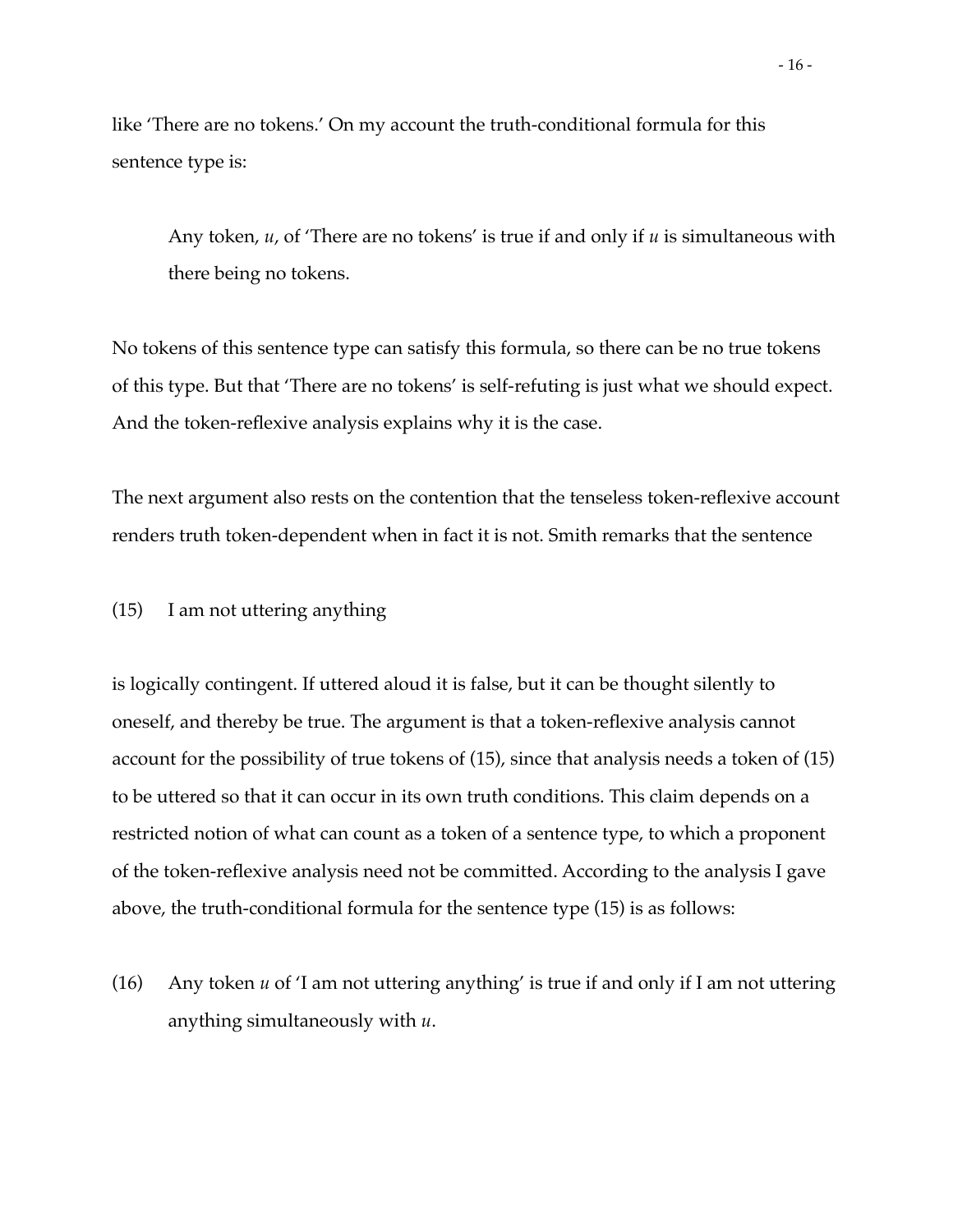Clearly this truth-conditional formula can only be satisfied by tokens of (15) that are not uttered. Smith states that he is taking 'utterance' to mean 'a spoken token or the earliest time-slice of an inscribed token, this time-slice being the period during which the token is being written down.' (Smith (1993) 79) It follows that (16) can only be satisfied by silent, mental tokens of (15), which are just the sorts of tokens that Smith uses to illustrate how tokens of (15) can be true. Smith remarks that the token-reflexive theory 'disallows the possibility that these sentences refer in some instances to *unuttered tokens* of sentences, to mental tokens.' (Smith (1993) 82) He does not make it clear what reasons he has for making this assertion, but it seems to me to be a dubious one. What reason could there possibly be for limiting the legitimate application of the term 'sentence token' to spoken and written tokens? Smith gives none, and I can think of none. Indeed, in a vigorous defence of the tenseless token-reflexive theory of time, D. H. Mellor, writes:

Thoughts can be tokens of sentence types just as written or spoken specimens can be - in particular, they can just as easily be true or false. I need not say 'It's raining', or write it, to generate a true or false token of that sentence type. A token of it occurs each time I think it. My making a mental judgment may not be a very audible or visible event, but it is an event nonetheless, and quite able to be a token of a sentence type. (Mellor (1981) 37)

Mellor allows all sorts of things to count as legitimate sentence tokens. According to him, the face of a clock with the minute hand pointing at 12 and the hour hand pointing at 2 is a token of the sentence type 'It is now 2 o'clock'. This unrestricted view of what can count as a sentence token seems to me to be perfectly reasonable, and I am quite happy to adopt it. It then follows that (16) is the correct tenseless token-reflexive truth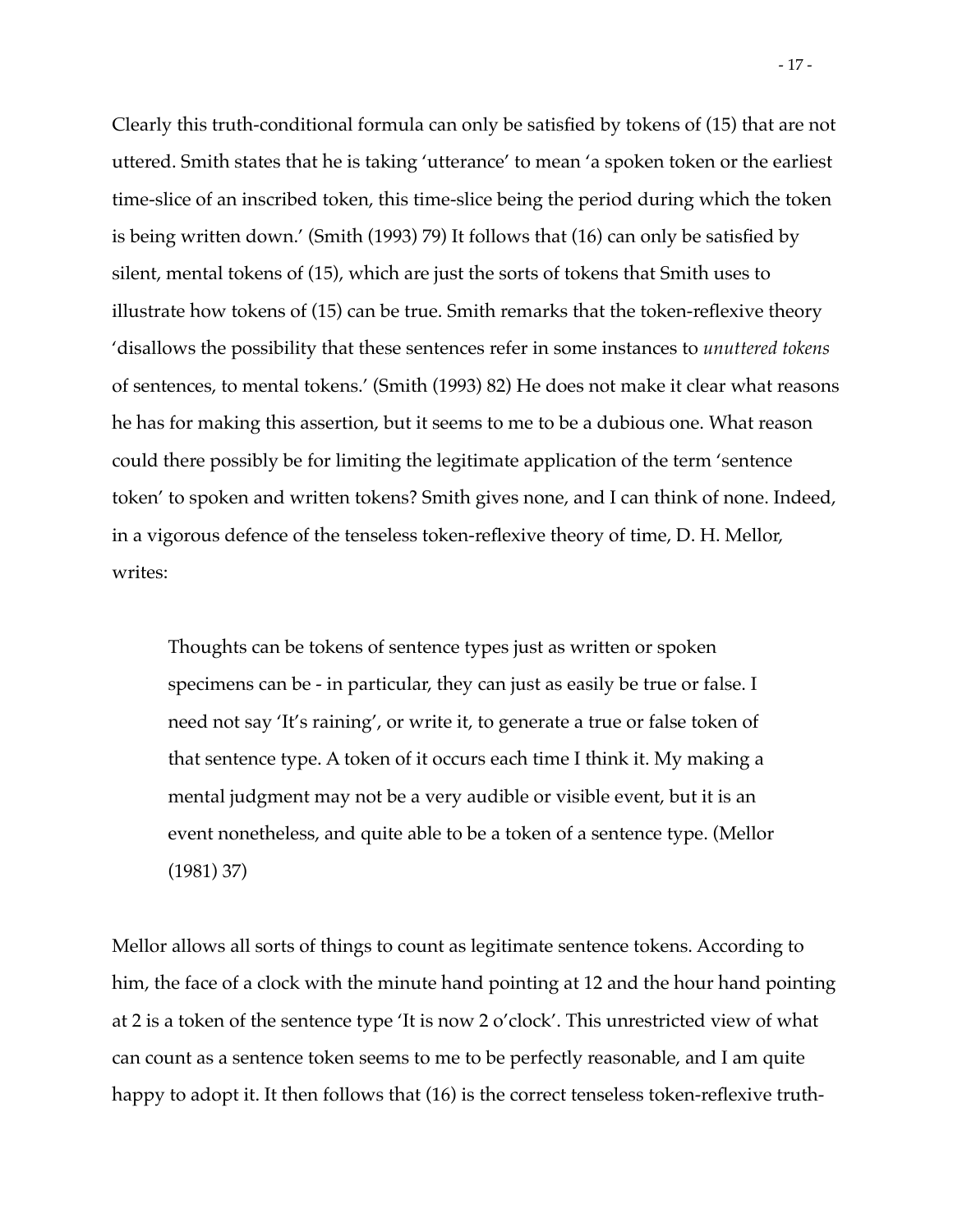conditional formula for the sentence type (15). Any token of (15) that satisfies this formula will be true. Because of the content of (15) only unuttered tokens will satisfy it, so only unuttered tokens of it will be true. L. A. Paul (1997) puts forward a tenseless account of the truth conditions of tensed sentence types precisely in order to avoid the problem of accounting for the truth of tokens that would be false if uttered. For the reasons I gave earlier I do not think we can provide truth conditions for tensed sentence types as they do not have determinate truth-values. For the reasons given here I do not think this is an insurmountable problem for the account that I am offering.

Although Mellor defends the token-reflexive version of the tenseless theory of time in *Real Time* (1981), he rejects it in *Real Time II* (1998) in favour of the date version. His reason for doing so is that he is persuaded by the argument that I discussed above and rebutted. He says that the token-reflexive view "cannot cope with propositions like 'there are no tokens now', which can be true even though they can have no true tokens." (Mellor (1998) xi-xii) As I argued above, this objection does not defeat the token-reflexive version of the tenseless theory of time. The sentence type 'there are no tokens now' has a token-reflexive truth-conditional formula, and no tokens of it can satisfy that formula. Thus, not only is the token-reflexive theory not defeated by this objection, it provides an explanation of why such sentence types are self-refuting if tokened.

The next argument is designed to reinforce the argument I have just rebutted, but it is worth considering it separately. Smith suggests that the truth of all 'normal' tensed sentences is utterance-independent, and that token-reflexive truth conditions cannot account for this. By 'normal' tensed sentences, he is referring to those tensed sentences that are not 'token-mentioning'; sentences unlike 'This utterance is present'. He uses as an example the 'normal' tensed sentence,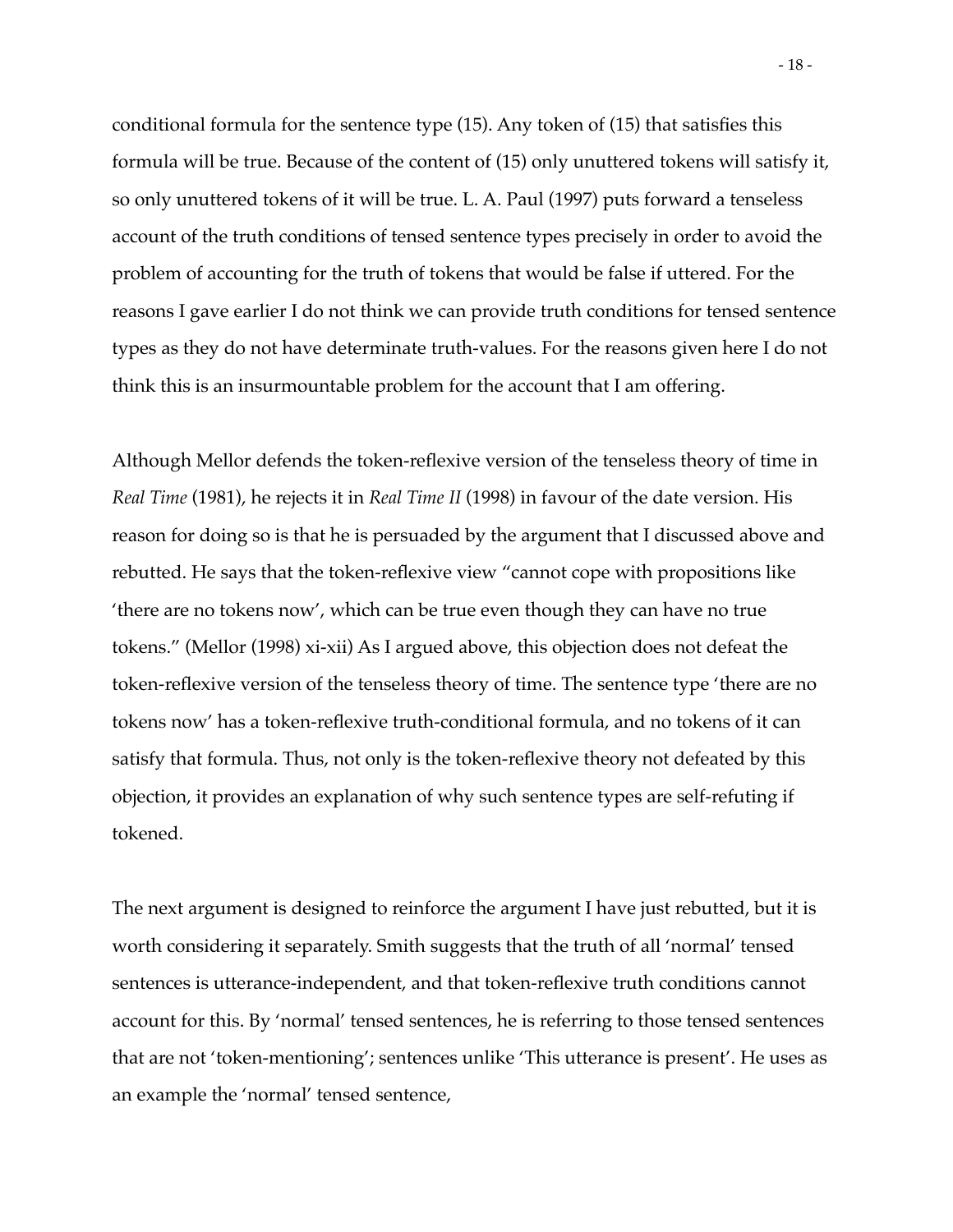## (17) The forest is now burning

and remarks that it is possible silently to think to oneself a true token of (17). The argument is that a token-reflexive account of the truth conditions of (17) would be unable to account for the truth of such a silent token because it requires the existence of an utterance of the sentence type. However, as we saw above, a token-reflexive truthconditional formula can account for the truth of silent, mental tokens just as well as for written or spoken tokens. I suggest that the tenseless token-reflexive truth-conditional formula for (17) is:

(18) Any token *u* of 'The forest is now burning' is true if and only if the burning of the forest *is* simultaneous with *u*.

If we assume that a person, *A*, thinks to herself a silent token of (17), and we call that token *a*, then the truth conditions of *a* are:

(19) *a* is true if and only if the burning of the forest *is* simultaneous with *a*.

Once more, provided mental tokens are allowed to count as tokens of sentence types, the truth conditions of *a* can quite easily be satisfied. All of the arguments considered so far can be rebutted.

The next argument against the token-reflexive theory rests on the claim that normal tensed sentences express sentence-token-independent truth vehicles, but no tokenreflexive sentence expresses such a truth vehicle.<sup>3</sup> If the claim is true, there is some

<span id="page-20-0"></span><sup>&</sup>lt;sup>3</sup> Smith presents essentially the same argument in his (1987).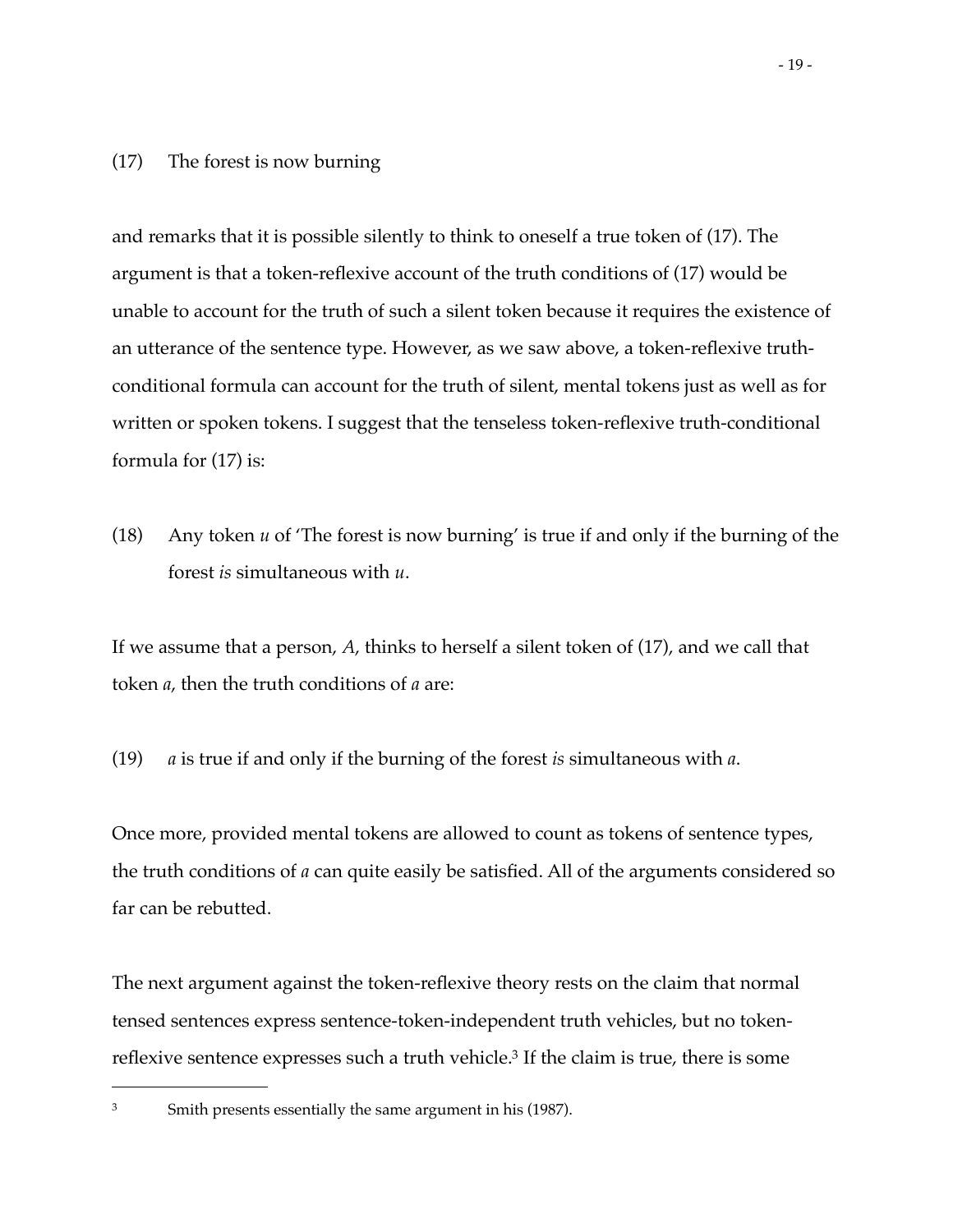aspect of the truth of tensed sentences that cannot be captured by a true token-reflexive sentence. In particular, it cannot be captured by the token-reflexive sentence that purports to state the truth conditions of a tensed sentence token. These truth conditions would then be inadequate to account for the truth of tensed sentences. Smith provides reasons in support of this claim by showing that it is borne out by the ordinary rules of usage to which tensed sentences adhere. The particular rule that Smith wishes to employ to this end is:

"If a normal *A* [tensed] sentence is used on some occasion to express something true, what the *A* sentence expressed on that occasion would have been true then even if it had not been expressed." (Smith (1993) 83)

I think that this 'rule' represents a natural intuition that we have about the concept of truth, but that this intuition is better explained without appealing to the existence of abstract truth vehicles. The intuition that Smith is trying to convey is that the way the world is as a matter of contingent fact does not depend on there being utterances expressing that the world is that way. Smith's mistake is to convey this intuition in terms of the semantic aspect of truth, rather than in terms of its ontological aspect. An example will illustrate my point here.

Suppose the forest burns between  $t_1$  and  $t_2$ , and that during that period of time no one utters any sentence that expresses that the forest is now burning. Because the forest actually burns during this period of time, our intuition concerning the concept of truth is that if someone had uttered such a sentence it would have been true. Smith interprets this intuition by postulating an abstract truth vehicle, a proposition that exists between  $t_1$  and  $t_2$ , and that expresses that the forest is now burning. It is the existence of this proposition that, according to Smith, explains our belief that the sentence 'The forest is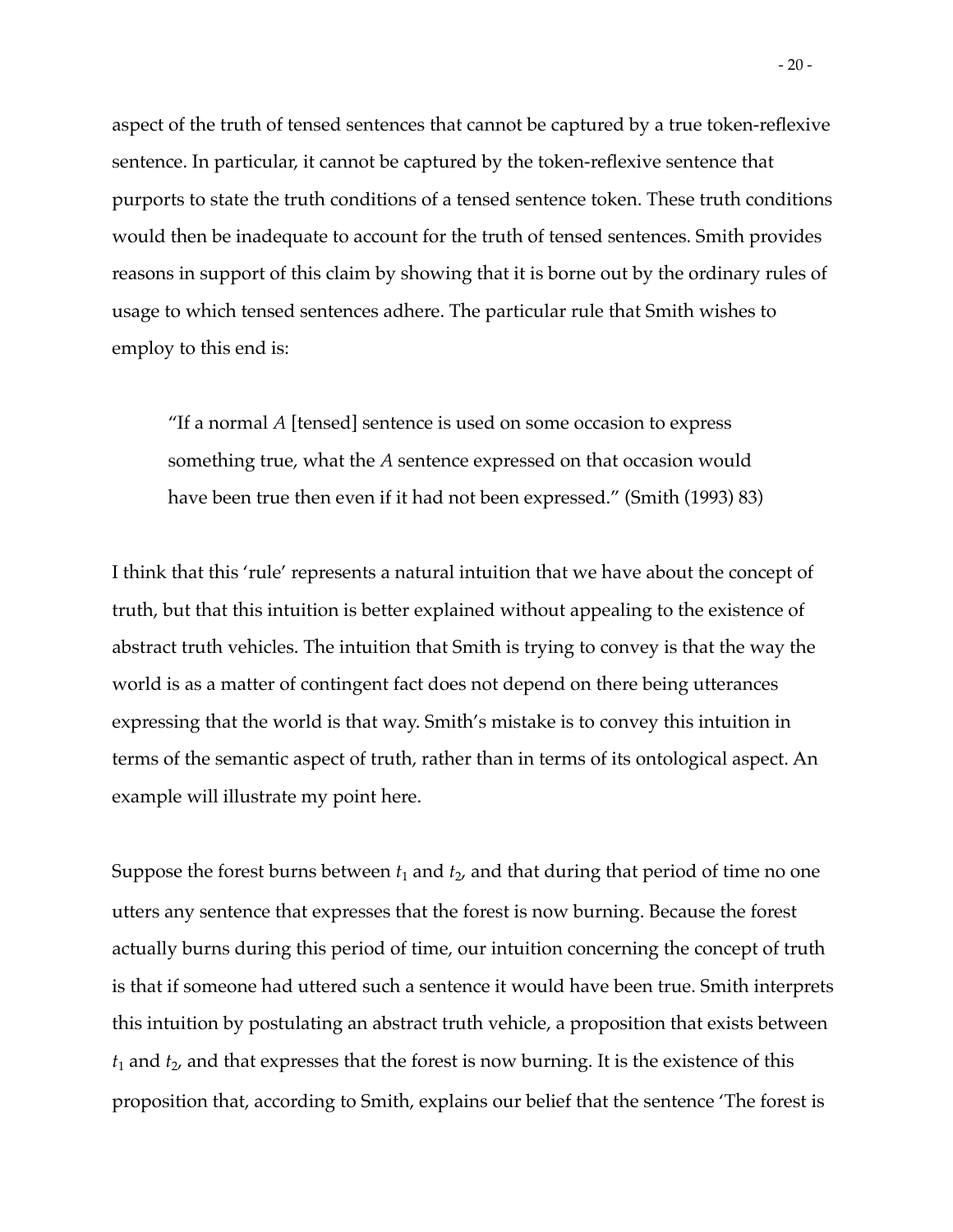now burning' is true between  $t_1$  and  $t_2$  whether or not any token of it is actually uttered. I would explain it by putting forward the following counterfactual: between  $t_1$  and  $t_2$ , if someone had uttered a token of the sentence type 'The forest is now burning', that token would have been true. The reason why it would have been true is that its tenseless token-reflexive truth conditions would have been satisfied. The truthconditional formula for that sentence type is, as we have seen,

 (18) Any token *u* of 'The forest is now burning' is true if and only if the burning of the forest *is* simultaneous with *u*.

In order for this truth-conditional formula to be satisfied two events must occur simultaneously: the burning of the forest and the production of a token of the sentence type in question. Between  $t_1$  and  $t_2$  the forest burns so if, during that period of time, a token of the sentence type is produced, its truth conditions would *ipso facto* be satisfied. However, if no such token is produced, the forest still burns during that period of time, but there is no token the truth or falsity of which we have to account for.[4](#page-22-0)

My response to Smith depends on a particular understanding of the notion of truth conditions which I will briefly explain. Talk of truth conditions is commonplace throughout the philosophy of language, and much of metaphysics, and it is thought that its significance is well understood[.5](#page-22-1) One intuition that we have about truth conditions is captured by statements like 'to know the meaning of a sentence is to know under what conditions it is true,' and 'to give the truth conditions of a sentence is to

<span id="page-22-0"></span><sup>4</sup> Craig (1996) presents a similar objection to the new tenseless theory when he says 'in order for what a tensed sentence expresses to be true or to be the case, there need not be a token at the appropriate time.' (Craig (1996) 14) My response to Smith is equally effective against Craig.

<span id="page-22-1"></span><sup>&</sup>lt;sup>5</sup> There are dissenters: Baker and Hacker (1983) argue that talk of truth conditions is ultimately unintelligible.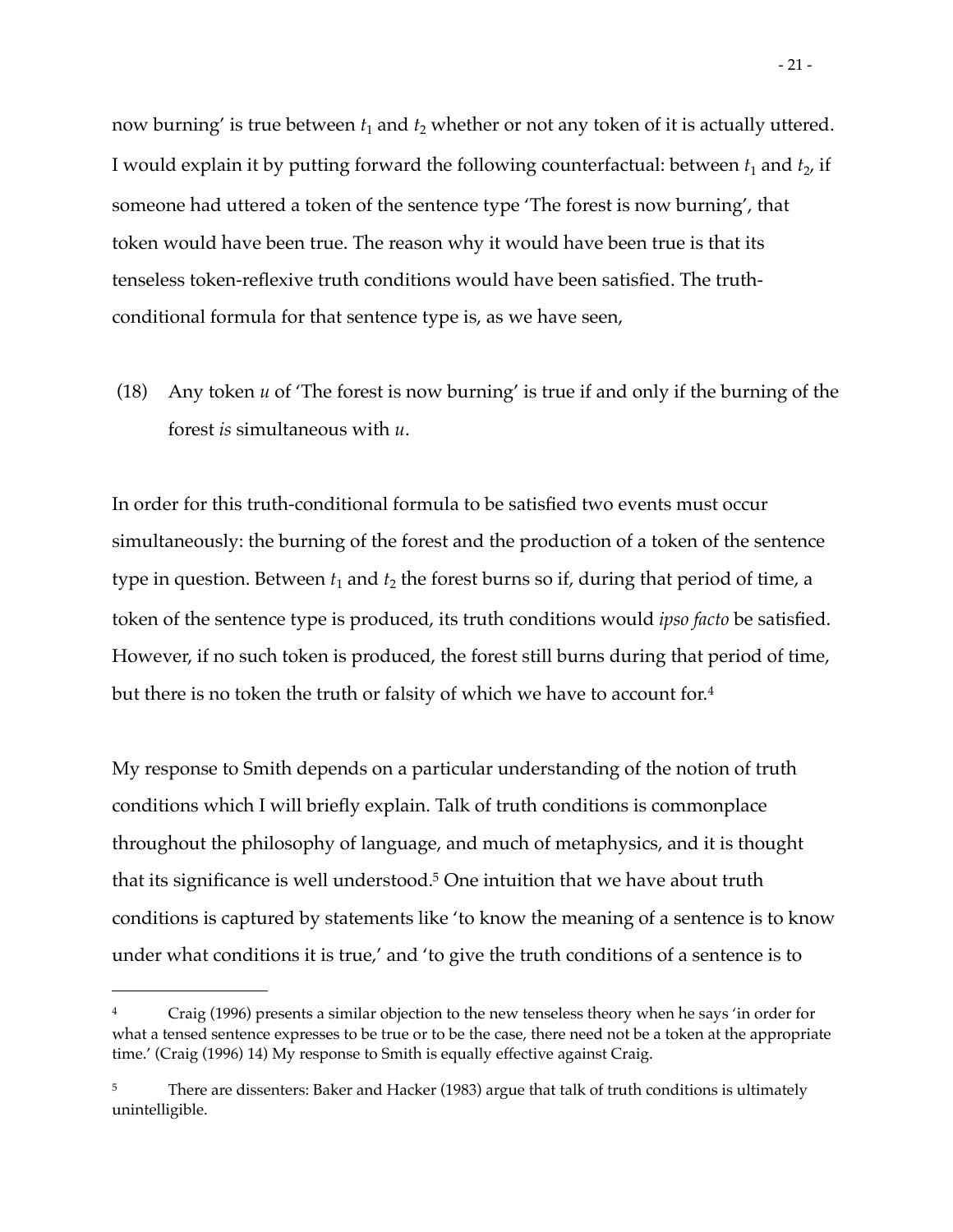give its meaning.' The intuition here is that there is some significant connection between the meanings of sentences, our grasp or understanding of those sentences, and their truth conditions. Thus, the notion of truth conditions is taken to have some kind of semantic, or cognitive significance.

A second intuition that we have can be captured by statements like 'a sentence is true if and only if its truth conditions obtain or are satisfied,' and 'the truth conditions of a sentence state what the world must be like if that sentence is to be true.' Here the intuition is that there is some significant connection between truth conditions and the ontological commitments of a sentence. So, stating the truth conditions of an ordinary language sentence seems to have, on the one hand, some kind of semantic or cognitive significance, and on the other, some kind of ontological significance. Donald Davidson recognizes both intuitions when he says 'The truth of an utterance depends on just two things: what the words as spoken mean, and how the world is arranged.' (Davidson (1986) 309) This seems right to me. Any complete and satisfactory account of the nature of truth conditions ought to do justice to both kinds of intuition.

However, Quentin Smith (1993) distinguishes the new tenseless theory of time from what he calls the 'nonsemantic tenseless theory of time.' That he sees a distinction here at all implies that he has taken each of the two aspects of the notion of truth conditions to be significant only to the exclusion of the other. He characterizes the new tenseless theory of time as 'the theory that tenseless truth condition sentences provide a "logically adequate representation of ordinary temporal language."' (Smith (1993) 13) He then remarks that one of its proponents (Smart (1980)) 'is concerned with the logical structure of ordinary language and is interested in how the meaning of ordinary expressions should be understood or represented in theories of meaning for ordinary language.' (Smith (1993) 13) Thus, according to Smith, the aim of the new tenseless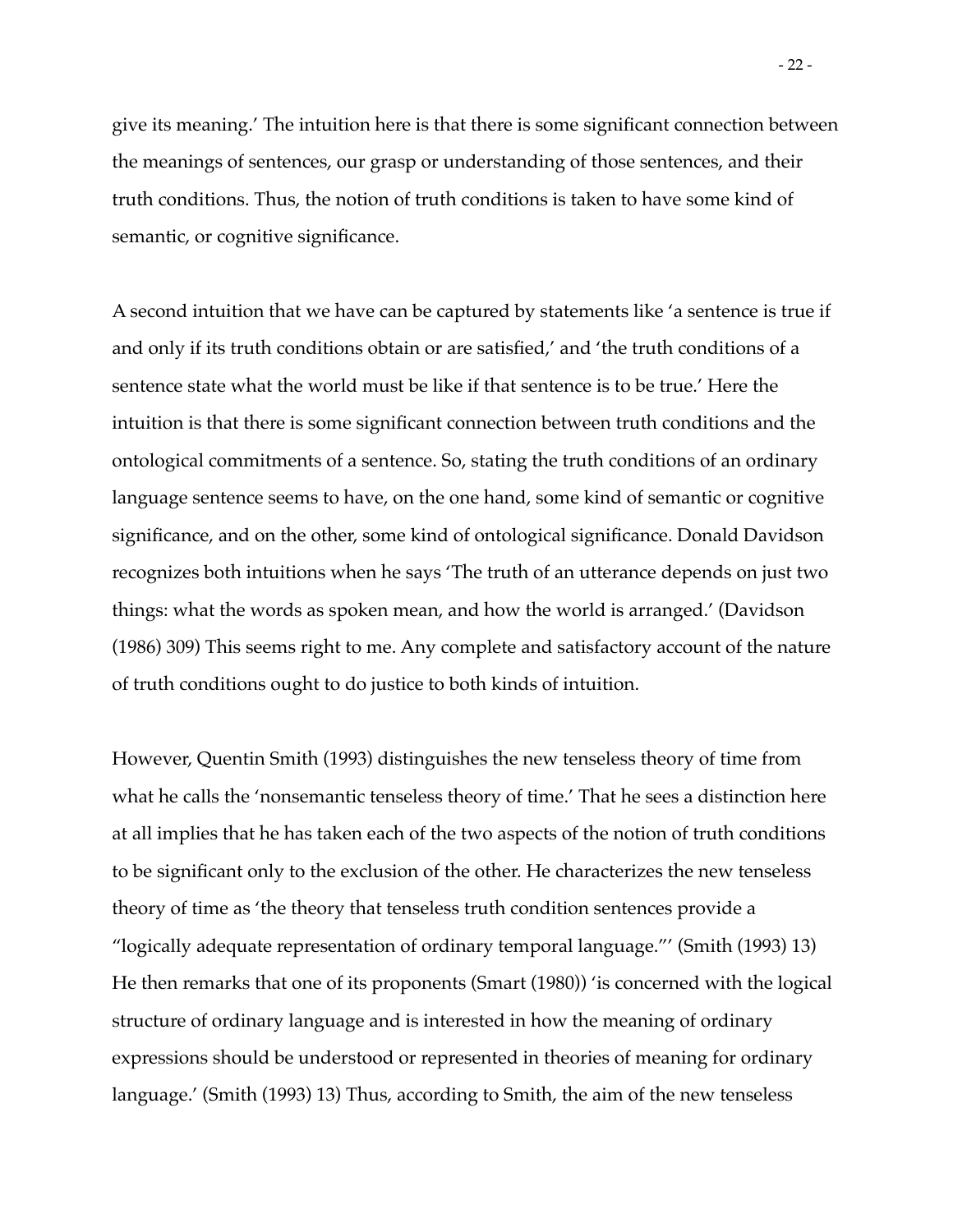theory of time is purely to satisfy the semantic intuitions regarding the nature of truth conditions, and not at all concerned with the ontological commitments of tensed language. Indeed, he criticizes Oaklander (1991) for saying that the new tenseless theory of time serves the 'ontological function of representing the metaphysical nature of time.' (Smith (1993) 13) Thus, Smith sees the new tenseless theory of time as offering an account of the meaning of tensed language, but not an account of its ontological commitments. If this were the case, it would be guilty of severing the connection between truth and reality. On such a view, there would be no tenseless theory of *time*, just an account of what tensed language means.

Smith describes a nonsemantic tenseless theory of time as a theory that 'considers the meaning or semantic content of ordinary tensed discourse as irrelevant - or at least as not crucial to the truth or falsity of the tenseless theory of time.' (Smith (1993) 14) It merely represents the metaphysical nature of time, and has no significance for the meaning of the tensed language whose truth conditions it states. If this were the case, it would be guilty of severing the connection between truth and meaning.

Thus, Smith isolates the semantic and ontological aspects of truth conditions from each other to the extent of constructing two distinct tenseless theories, one 'semantic', the other 'ontological'. I remark here that it is Smith who has constructed these distinct theories, although he attributes them to various tenseless theorists. These philosophers do not consider themselves to be supporting distinct versions of the tenseless theory of time. I will shortly argue that there is both a semantic and an ontological significance to any satisfactory account of the truth conditions of tensed language. Smith's attempt to force these theorists into distinct camps is his own, not theirs, and is unjustified. William Lane Craig (1996) seeks to drive a similar wedge between the semantic and the ontological function of providing truth conditions for tensed sentences. He writes: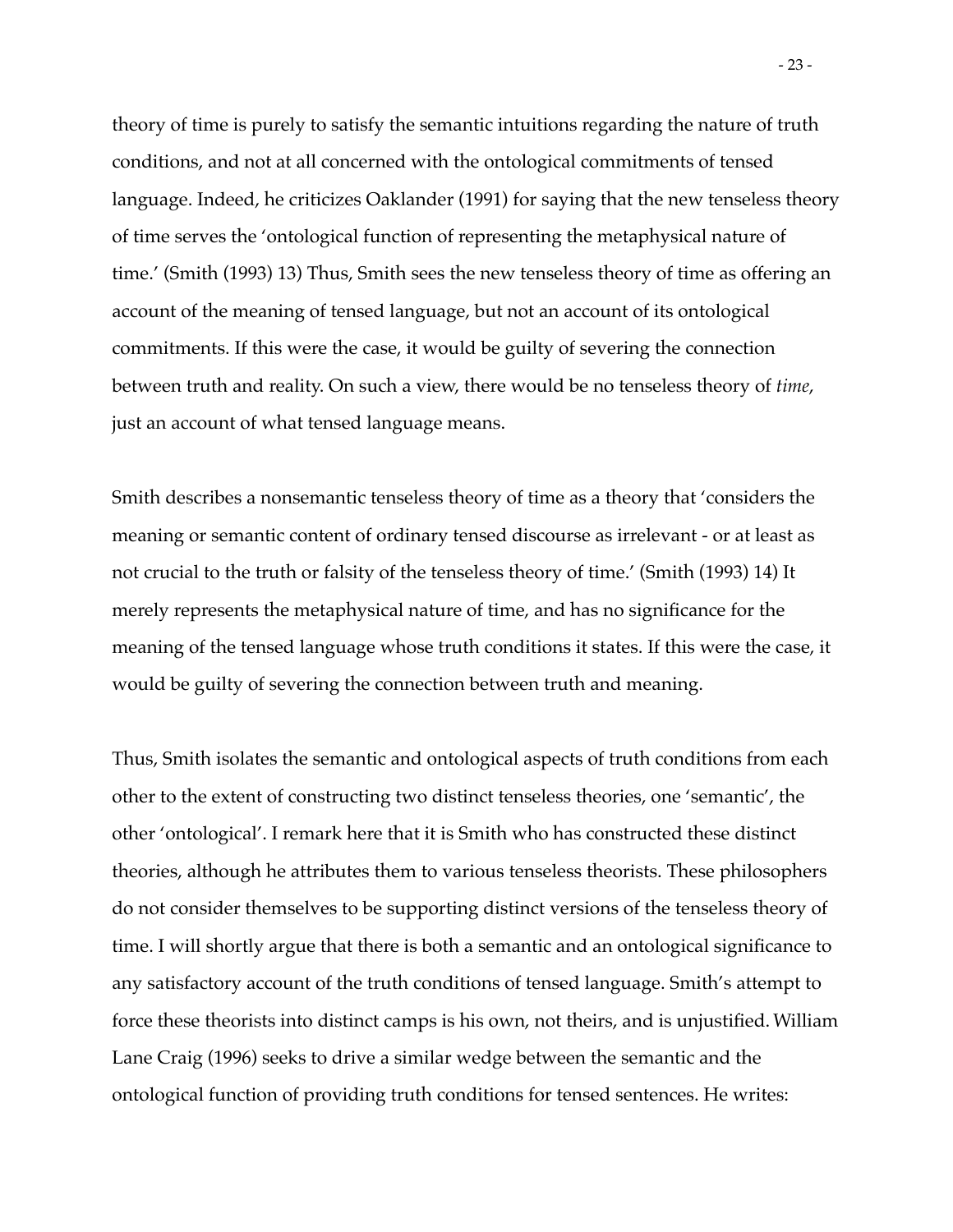"The giving of truth conditions is a semantic exercise; specifying grounds for a statement's truth concerns ontology. One can lay out the semantic conditions which will permit one to determine for any sentence whether that sentence is true or false without saying anything at all about the ontological facts which make that sentence true." (Craig (1996) 22)

This suggests that we are able to determine whether a sentence is true or false just by examining its truth conditions, but clearly this is only half of the process. Examining the truth conditions will tell us *what must be the case* for the sentence to be true. Once we know that, we must then turn to the world to determine whether or not the truth conditions are satisfied; we must determine *what is the case*, and then see whether what is the case fulfils the requirements for the sentence to be true. A true sentence token has truth conditions that are satisfied. Reality is as they say it should be.

I think this separation of semantics and ontology is wrong. The new tenseless theory's project of providing tenseless truth conditions for tensed sentence tokens has both a semantic and an ontological function. To state the truth conditions for a tensed sentence token is to specify what the world must be like in order for that token to be true. This is its ontological function. If the truth conditions only require the existence of tenseless facts, then the project will have shown that tensed facts are not needed to account for the truth of tensed sentence tokens. In addition, the truth conditions explicate how the truth or falsity of a sentence token depends on what its semantic constituents mean when produced in a given context. This is its semantic function. If the project is successful it will show that the world need not be tensed to account for the fact that we sometimes utter true tensed sentence tokens, and it will also explain why the true tensed sentence tokens we utter are true. The provision of truth conditions makes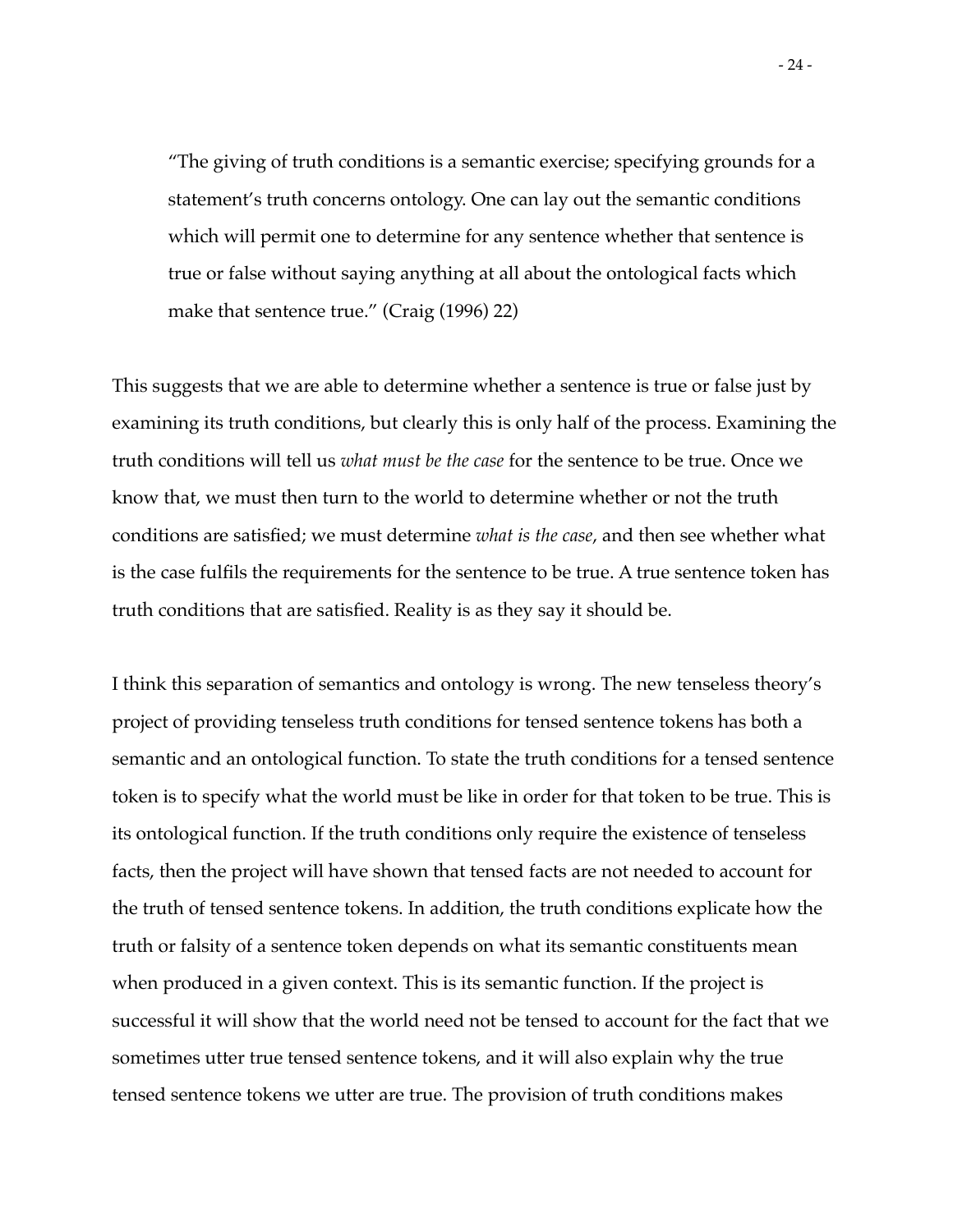perspicuous both the relationship between truth and reality on the one hand, and that between truth and meaning on the other.

To return to Smith's argument concerning the truth conditions of unuttered tensed sentences, we can now see that the concept of truth is connected both to meaning and to reality. We might even say that it is ambiguous as it has two distinct domains of application. Linguistic entities are capable of being true or false, and the world is that which makes true or false our utterances about it. To make the distinction even more stark, it is instructive to consider the difference between the predicate 'true' and the operator 'It is true that'. The predicate 'true' applies to linguistic entities. It is sentence tokens that can correctly be described as true or false. However, if we prefix a sentence with 'It is true that' we are making a claim about the world, not about the sentence. For example, I can describe the sentence 'That chair is blue' as true or false. But if I say 'It is true that the chair is blue' I am making a claim about what the world is like; I am describing reality, not a sentence about it.

It is important to be clear, when expressing one's intuitions about truth, whether those intuitions are about the connection between truth and meaning or that between truth and reality. It is the connection between truth and reality that generates our intuition that the concept of truth is independent of the production of any sentence tokens. The world is the way it is independently of what anyone happens to say about it. Smith seeks to explain this intuition by appealing to the connection between truth and meaning. His example constitutes a sentence type, a token of which would have been true if it had been uttered at a certain time, but no such token was uttered. He posits an abstract truth vehicle, a proposition that exists just when that sentence would have been true, and claims that it is the existence of this abstract truth vehicle that explains our intuition that what was expressed by a sentence would have been true then even if it

- 25 -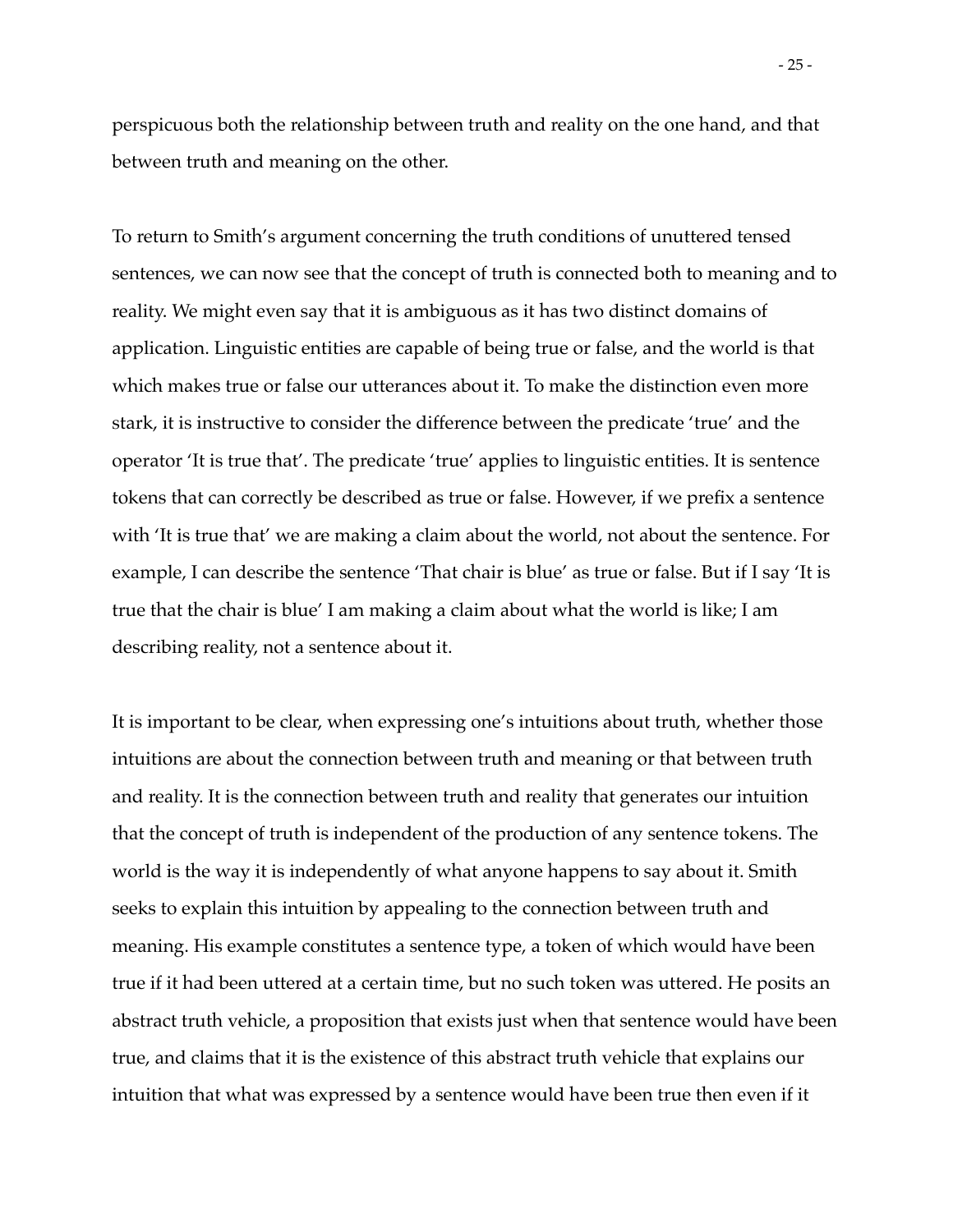had not been expressed. As I have illustrated, this intuition can be explained perfectly well without the existence of such entities. If a sentence token is produced it is determinately either true or false, depending on whether its truth conditions obtain. If no sentence token is produced there is no truth or falsity to account for, but reality remains the same whether or not sentences about it are produced.

My position entails that sentence tokens, rather than propositions, statements or sentences, are the legitimate bearers of truth. Considerations of space prevent me from arguing for that view here. In place of an argument I will briefly mention one or two advantages that I think this position has. Unlike propositions, there is no dispute that sentence tokens exist. Also, sentence tokens are not abstract entities, but determinate physical objects or events. Finally, there is some disagreement over whether two distinct propositions (or statements) are expressed when I say 'I am ill', and then again 'I'm ill', but there is no disagreement over how many sentence tokens there are.

Lastly, Smith argues that certain logical relations obtain between certain tensed sentences, and that these relations cannot be explained if these sentences have tenseless token-reflexive truth conditions.<sup>6</sup> He uses as an example the logically equivalent sentences:

(20) The hurricane is occurring now,

and

<span id="page-27-0"></span><sup>6</sup> There have recently been two responses to this argument of Smith's. Le Poidevin's (1998) response does not differ significantly from mine. Paul's (1997) response is presented in terms of her account of the truth conditions of tensed sentence types, which, for the reasons already given, I disagree with.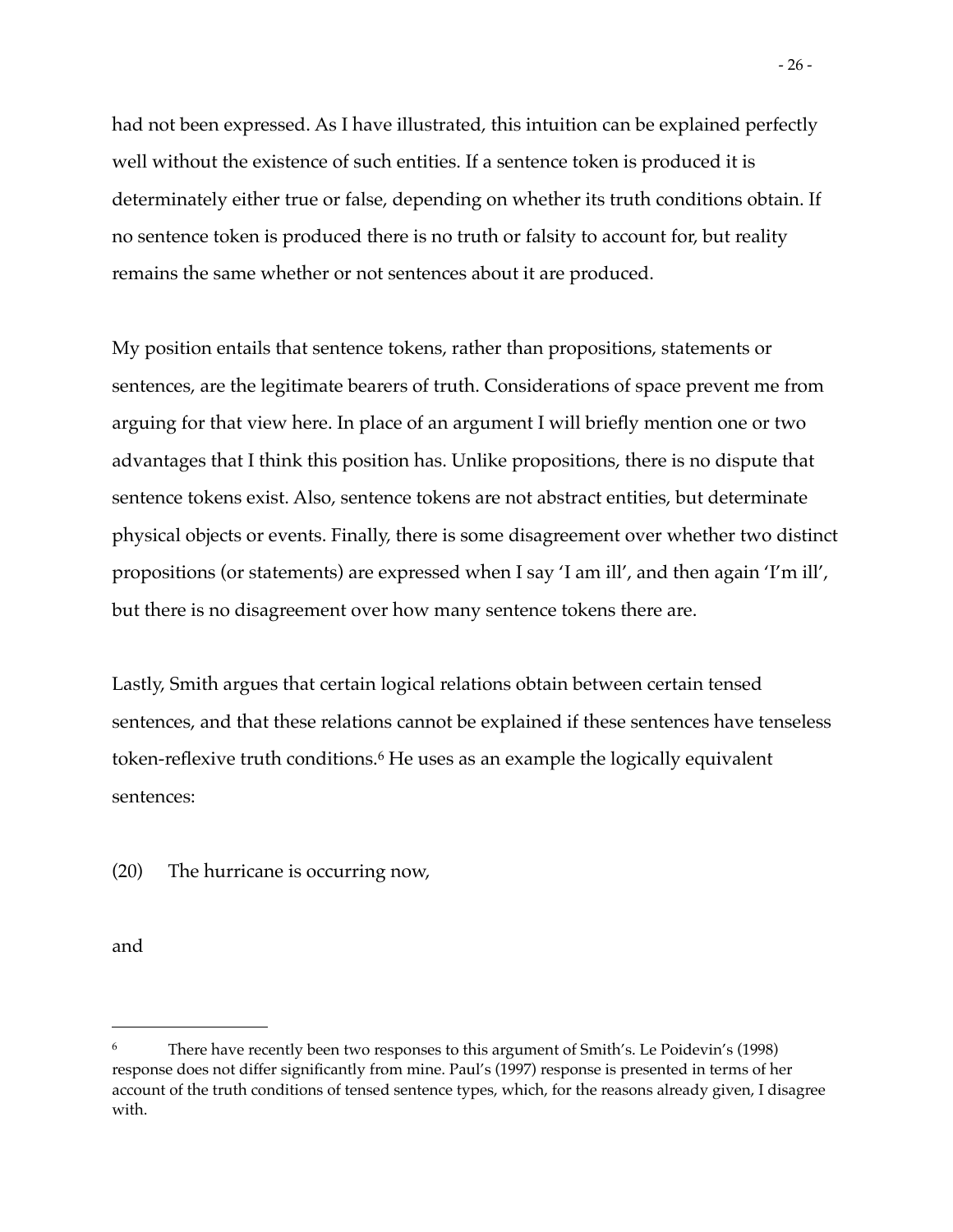(21) The hurricane is now occurring.

The tenseless token-reflexive truth conditions for a token *a* of (20) and a token *b* of (21) are as follows:

(22) *a* is true if and only if the hurricane *is* simultaneous with *a*,

(23) *b* is true if and only if the hurricane *is* simultaneous with *b*.

Smith argues that (22) and (23) cannot state the conditions necessary and sufficient for the truth of tokens of (20) and (21), because (20) and (21) are logically equivalent, but (22) and (23) cannot account for this equivalence. If (20) and (21) are logically equivalent, they entail each other, so whenever one of them is true, so must be the other. This means that whenever the truth conditions of (20) are satisfied, so must be the truth conditions of (21), and vice versa. However, in order for the truth conditions of a token of (20) to be satisfied, a token of (20) must be uttered, but this will not serve to satisfy the truth conditions of a token of (21). The truth of a token of (20) does not depend on a token of (21) being produced, and vice versa. L. Nathan Oaklander recognizes the gravity of this problem when he says

"[I]f one sentence logically implies a second, then we should be able to justify the inference on the basis of truth conditions; we should be able to show that what makes the first true must make the second true. If we cannot do this there would seem to be grounds for concluding either that we are mistaken about the putative entailment relations or that we have not got the right truth conditions for the sentences in question." (Oaklander (1991) 32).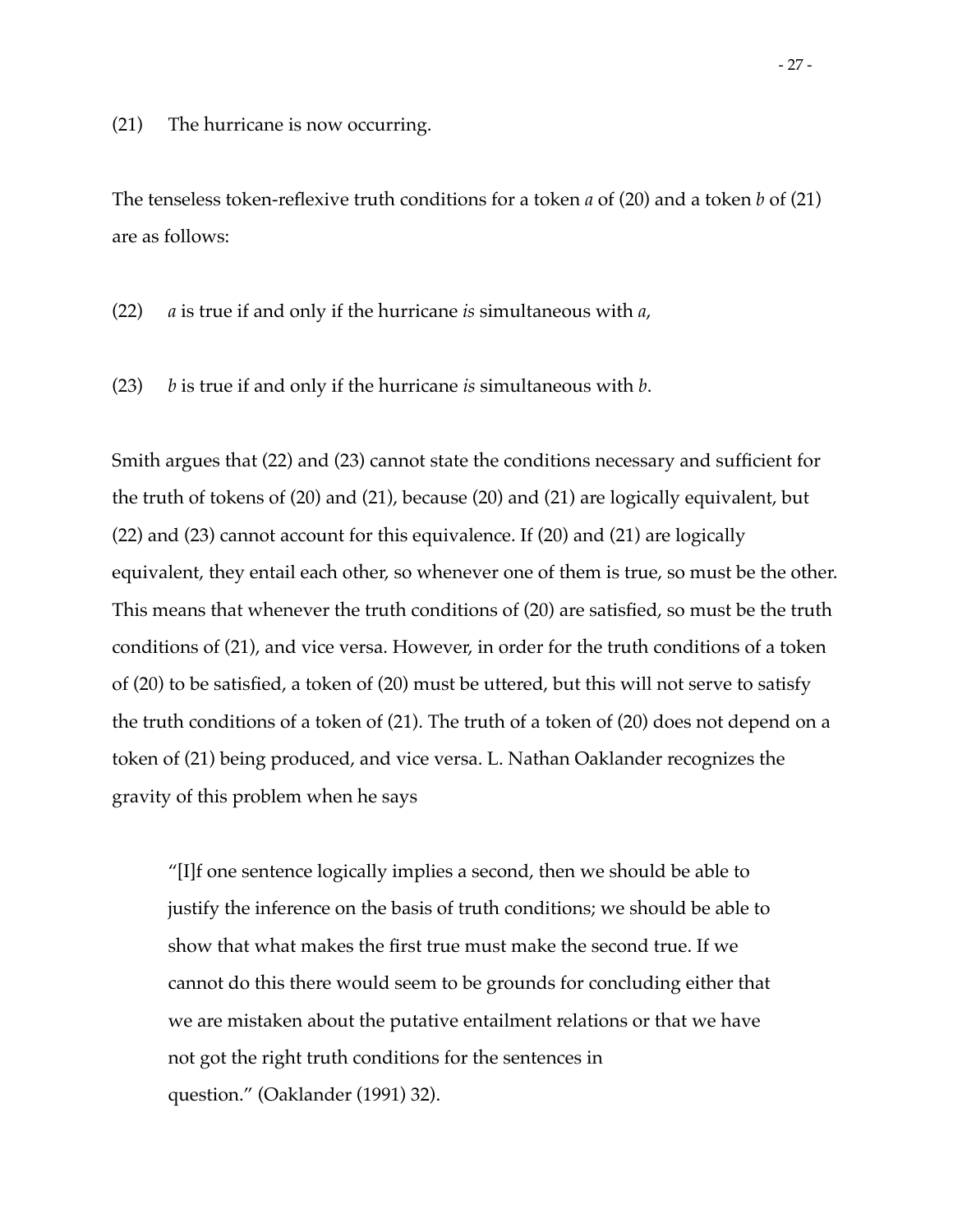In another article[7](#page-29-0) Oaklander responds to this problem by arguing that it only constitutes an objection to the old tenseless theory of time, and is irrelevant to the new theory. He argues that it is not part of the goal of the new theory, in giving the truth conditions of tensed sentences, to account for the logical status and relations of these sentences. The aim of the new theory, according to Oaklander, is merely to provide an ontologically adequate representation of what temporal reality is like. I argued earlier that the truth-conditional project has both semantic and ontological aims, and that these are not separable from each other. The new tenseless theory of time cannot evade this argument simply by denying the responsibility for responding to it. The challenge must be met.

To recap briefly, Smith argues that (20) and (21) are logically equivalent, but that this fact cannot be accounted for if their truth conditions are tenseless and token-reflexive. Such truth conditions make explicit reference to the particular tokens of the sentence types that are produced. Thus, it appears to preclude the logical equivalence of (20) and (21) because the truth of one does not depend on a token of the other being produced.

The token-reflexive theory has the resources to account for the logical equivalence of (20) and (21). Consider the truth-conditional formulae for (20) and (21):

- (24) Any token *u* of 'The hurricane is occurring now' is true if and only if the hurricane *is* simultaneous with *u*,
- (25) Any token *u* of 'The hurricane is now occurring' is true if and only if the hurricane *is* simultaneous with *u*.

<span id="page-29-0"></span><sup>7</sup> Oaklander (1990).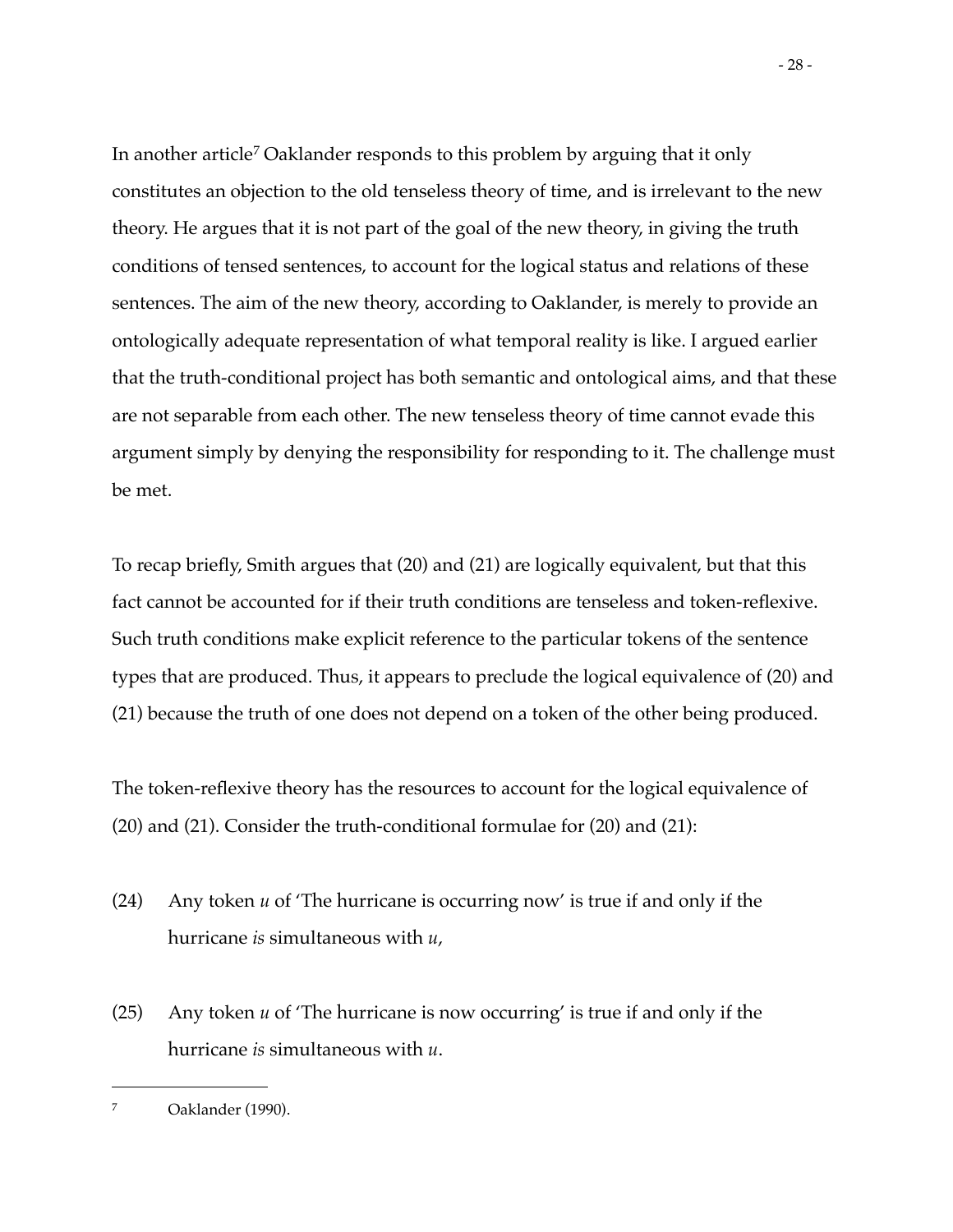What occurs to the right of the biconditional in these truth-conditional formulae is the same in each case. So, if a token, *u*, of (20) is produced simultaneously with the hurricane, it will satisfy this truth-conditional formula. Given that (21) has the same truth-conditional formula, it follows that a token, *v*, of (21) produced simultaneously with *u* will also satisfy *its* truth-conditional formula. The production of a token of (20) does not entail that a simultaneous token of (21) is also produced, but it does entail that if such a token is produced it will be true.

There is one remaining objection to the token-reflexive theory that Smith puts forward as a variation on the previous objection. What is the logical relation between two distinct simultaneous tokens of the same tensed sentence type? Clearly they are synonymous as they are tokens of the same type. Consider a token, *c*, of 'It is now 1999' uttered by Chloë, and a token, *d*, of 'It is now 1999' uttered by Daphne, where *c* and *d* are uttered simultaneously. The tenseless token-reflexive truth conditions of *c* are that it is true if and only if *c* is simultaneous with 1999, while *d* is true if and only if *d* is simultaneous with 1999. The truth conditions of each token appear to have no bearing on the truth-value of the other token, and yet they are synonymous. So whatever accounts for the truth of one token should also account for the truth of the other. In Smith's terminology, the fact stated by *c*, that *c* is simultaneous with 1999 is not logically equivalent to the fact stated by *d*, that *d* is simultaneous with 1999, whereas *c* and *d* themselves, being simultaneous tokens of the same sentence type, are logically equivalent. However, it was stipulated by Smith that *c* and *d* are simultaneous tokens. It is this relation of simultaneity, conjoined with their common truth-conditional formula that explains why *c* is true if and only if *d* is true and *vice versa*. The sentence type is (of course) logically equivalent to itself, and hence, two simultaneous tokens of it are synonymous.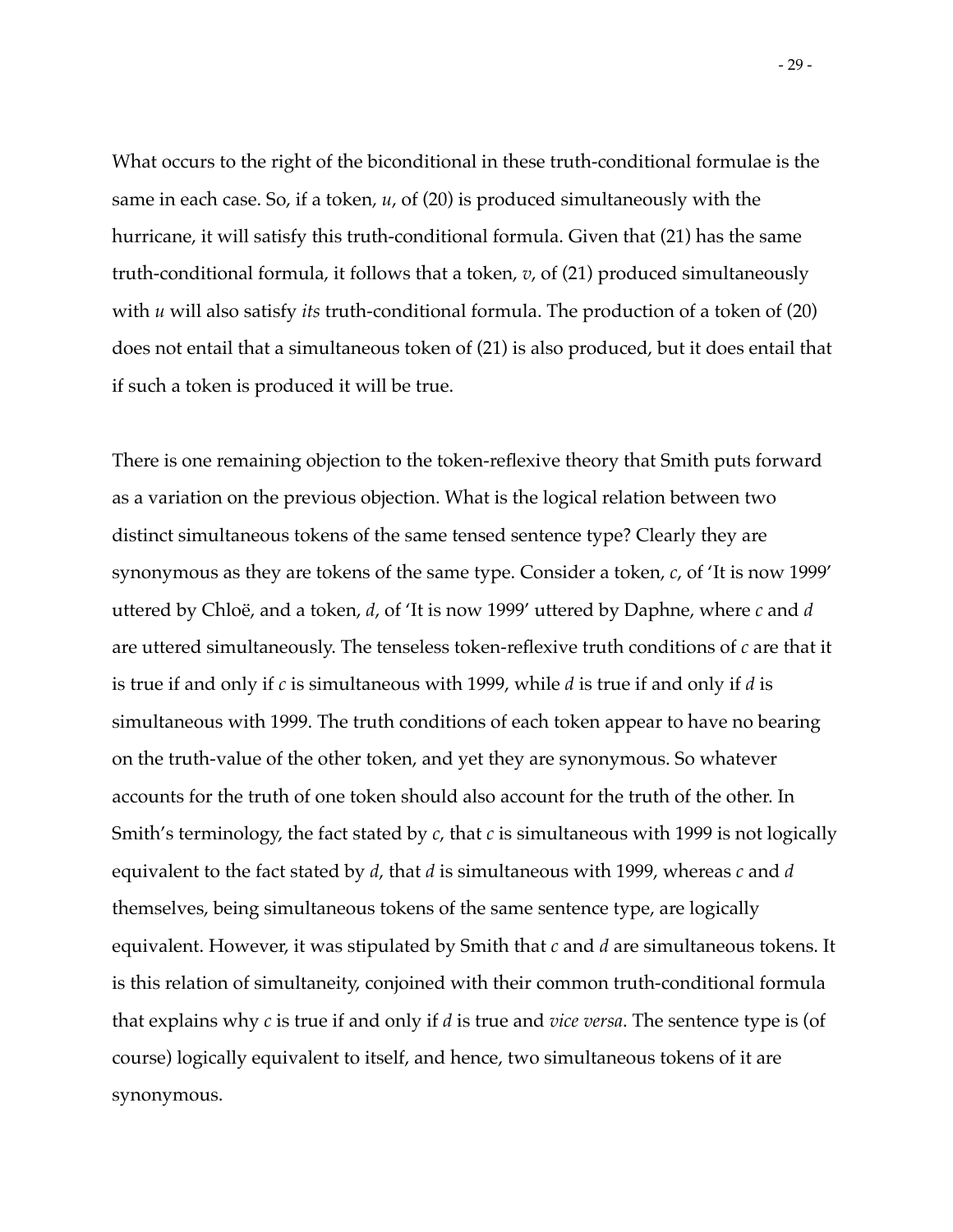Smith's objections to the token-reflexive theory are not effective against it. Given the considerable advantages of this theory, together with the lack of any successful objections to it, I conclude that it does indeed provide the correct account of the truth conditions of tensed sentences. Of course, it must be adopted in conjunction with a sensible adherence to the distinction between sentence types and tokens. Furthermore, it may be that more justification is needed for the position that only sentence tokens are legitimate truth bearers. It seems to me that the tenseless token-reflexive analysis constitutes a complete, coherent, and eminently sensible account of the truth conditions of tensed sentences.

#### **VI Conclusion**

I have examined both the date version and the token-reflexive version of the new tenseless theory of time, particularly with respect to Quentin Smith's arguments against each. I argued that his arguments against the date version succeed in virtue of an internal fault in its mechanism for assigning truth conditions to tensed sentences. I then defended the token-reflexive version against each of his arguments, which were all variations on his objection that truth is token-independent, but the token-reflexive version renders it token-dependent. Smith's arguments were designed to show that the tenseless token-reflexive account of the truth conditions of tensed sentences fails because what occurs on the right hand side of the biconditional does not give the right truth conditions for the tensed sentence in question. He proposed counterexamples where the tensed sentence in question was true, but the tenseless token-reflexive truth condition failed to obtain. If he had been successful he would have shown that tenseless token-reflexive truth conditions are not necessary conditions for the truth of tensed sentences. But he was not successful, so I maintain that they are necessary conditions for the truth of tensed sentences. However, there is a further objection to the theory that I

- 30 -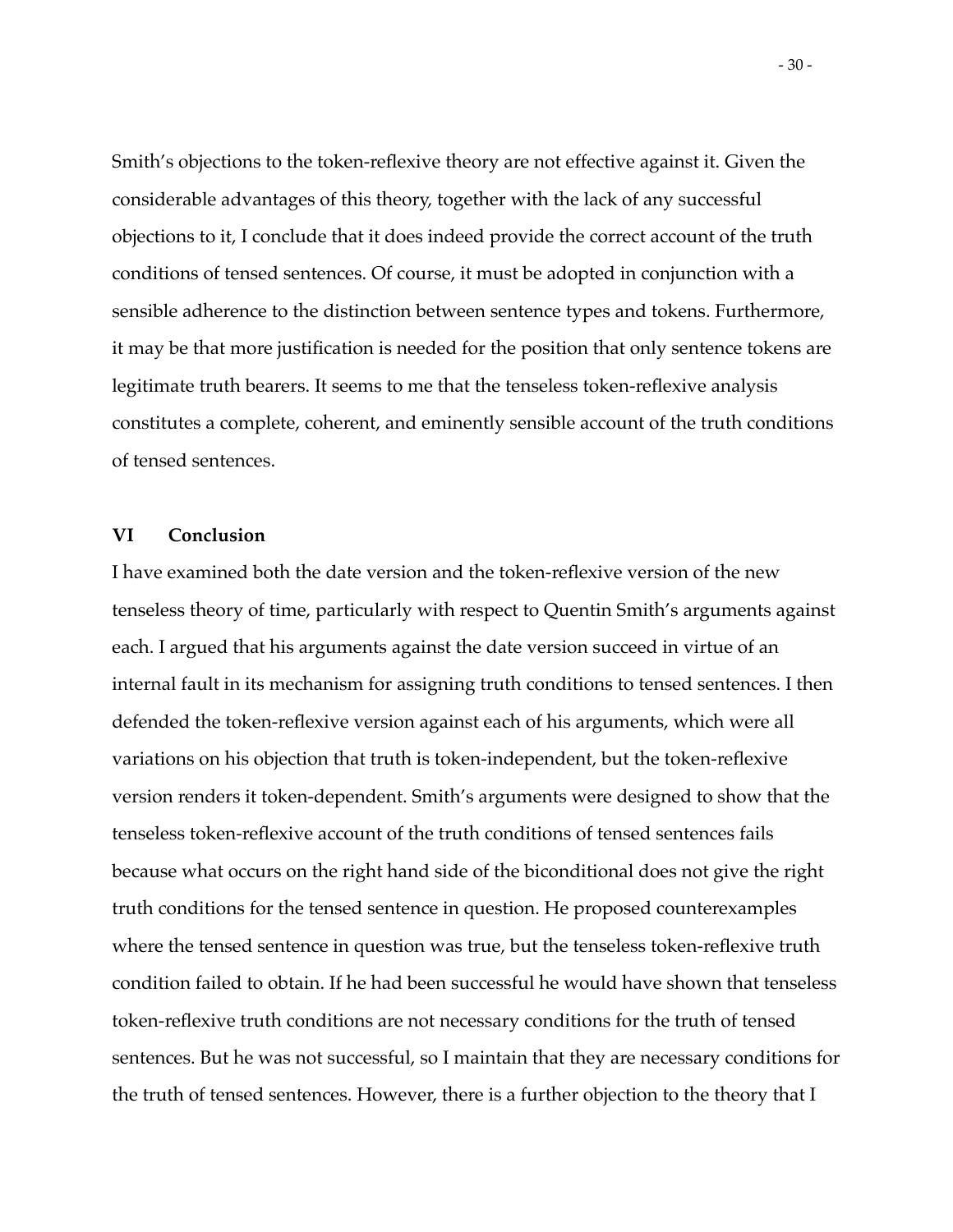defend, according to which tenseless token-reflexive truth conditions are necessary but not sufficient conditions for the truth of tensed sentences.<sup>8</sup> Addressing this objection is beyond the scope of this paper, but it will have to be addressed, so there is more work to do in defence of the tenseless token-reflexive theory of time. That tensed sentences have token-reflexive truth conditions is necessary, but not necessarily sufficient, for the truth of the tenseless theory of time.

My rebuttal of Smith's arguments illustrated that he had conflated the semantic and ontological aspects of truth, and that this was the source of many of his worries. Recognizing and respecting this distinction is also the path to the resolution of his worries. Truth, I argue, is token-dependent, but that does not mean (as Smith takes it to mean) that the way the world is depends on what we happen to say about it. On the contrary, the world is the way it is regardless of what we say about it, but it is only when sentence tokens are produced that the question of truth or falsity arises; only then do we have to ask whether the world makes true or false what we say about it.

- 31 -

<span id="page-32-0"></span><sup>8</sup> Variations on this objection have been offered by Lowe (1987 and 1998) and Tooley (1997)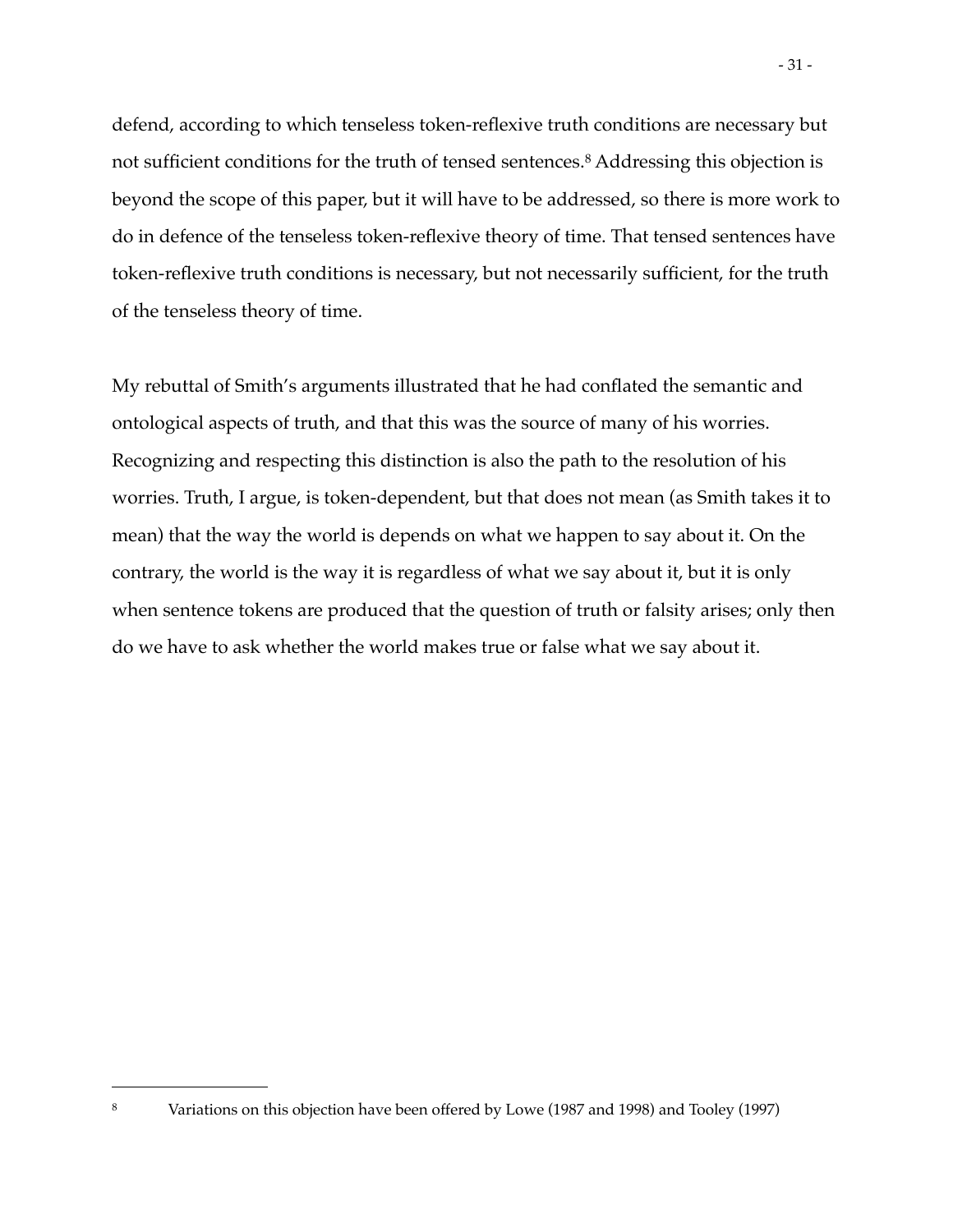#### **References**

- Baker, G. and Hacker, P. M. S.: 1983, 'The Concept of a Truth-Condition', *Conceptus* **17**, 11-18.
- Castañeda, H-N.: 1967, 'Indicators and Quasi-Indicators', *American Philosophical Quarterly* **4**, 85-100.
- Craig, W. L.: 1996, 'Tense and the New B-Theory of Language', *Philosophy* **71**, 5-26.
- Davidson, D.: 1986, 'A Coherence Theory of Truth and Knowledge', in Ernest LePore (ed.), *Truth and Interpretation*, Basil Blackwell, Oxford, pp. 307-19.
- Gale, R. M.: 1968, *The Language of Time*, Routledge and Kegan Paul, London.
- Goodman, N.: 1951, *The Structure of Appearance*, Harvard University Press, Cambridge.
- Kaplan, D.: 1979, 'On the Logic of Demonstratives', *Journal of Philosophical Logic* **8**, 81-98.
- Le Poidevin, R.: 1998, 'The Past, Present and Future of the Debate about Tense', in Robin Le Poidevin (ed.), *Questions of Time and Tense*, Clarendon Press, Oxford, pp. 13-42.
- Lewis, D.: 1979, 'Attitudes De Dicto and De Se', *The Philosophical Review* **88**, 513-43.
- Lowe, E. J.: 1987, 'The Indexical Fallacy in McTaggart's Proof of the Unreality of Time', *Mind* **96**, 62-70.
- Lowe, E. J.: 1998, 'Tense and Persistence', in Robin Le Poidevin (ed.), *Questions of Time and Tense*, Clarendon Press, Oxford, pp. 43-59.
- Mellor, D. H.: 1981, *Real Time*, Cambridge University Press, Cambridge.
- Oaklander, L. N.: 1990, 'The New Tenseless Theory of Time: A Reply to Smith', *Philosophical Studies* **58**, 287-92.
- Oaklander, L. N.: 1991, 'A Defence of the New Tenseless Theory of Time', *The Philosophical Quarterly* **41**, 26-38.